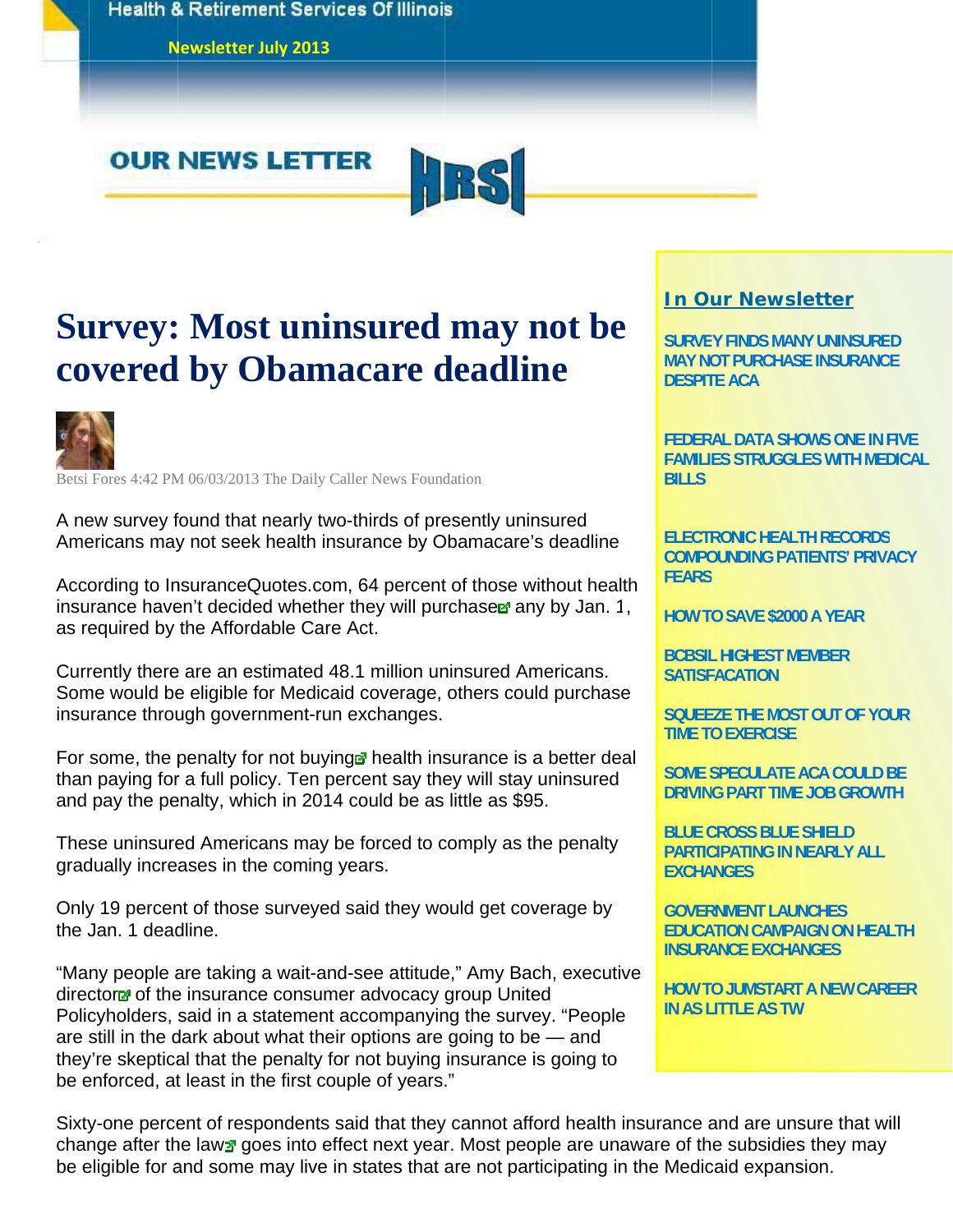l,

Similarly, 61 percent think that health care costs will rise because of the new law.

"There's definitely going to be some pain with this change," Bach said.

A recent report by the Society of Actuaries found that individual claim costs will increase by 32 percent.This has led to conflicts between congressional Republicans and Health and Human Services Secretary Kathleen Sebelius over funding Obamacare implementation and making people aware of the law's benefits.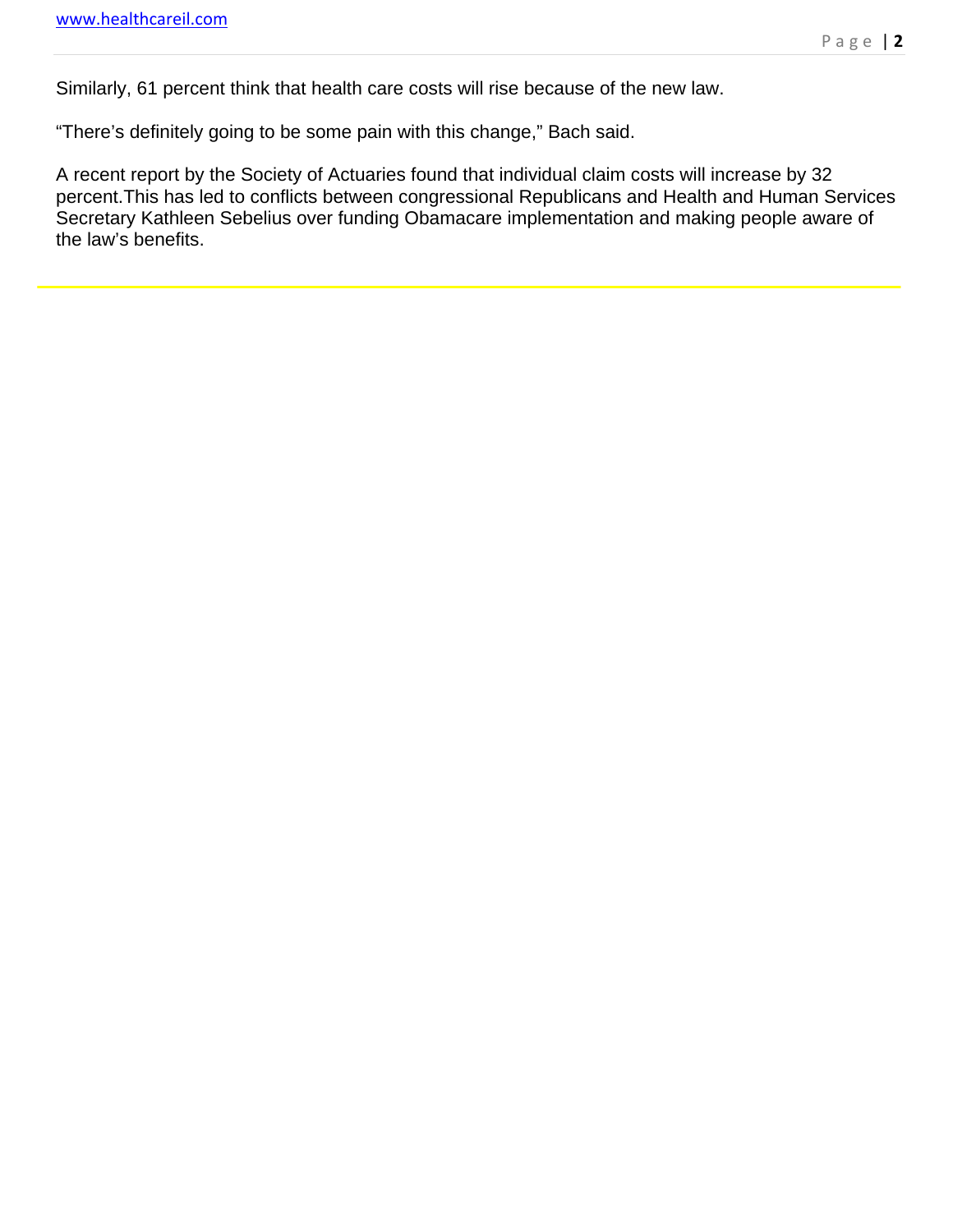### Page | **3**

# **FE EDER RAL D DATA SHOW WS O NE IN N FIVE** FEDERAL DATA SHOWS ONE IN FIVE<br>FAMILIES STRUGGLES WITH MEDICAL BILLS

### **1** in 5 struggle to pay medical bills, but it's getting better

By M Maggie Fox, S Senior Writer, NBC News

Just about one in five U.S. families struggle to pay medical<sup>7</sup> bills, a number that's come down just a little bit over the past year, federal researchers have found.

They found that 20.3 percent of people aged under 65 are in families that had trouble paying a medical bill during the first half of 2012. That's down from 21.7 percent in the first half of 2011, the team at the National Center for Health Statistics found.

The numbers are important as the United States moves through health care<sup>r</sup> reform. The 2010 Affordable Care Act, widely known as Obamacare, is designed to get more people covered by health insurance and, in theory, to take away some of the burdens of paying for health care.

Robin Cohen and colleagues looked at data from large national surveys for their report. People 65 and older are excluded because they all have the right to coverage by Medicare, the federal health insurance plan for the elderly. o<br>e<br>cal

But a full quarter of those who had public health insurance such as Medicare or Medicaid struggled with medica bills , the survey found.

"In the first 6 months of 2012, among persons under age 65, 36.3 percent of those who were uninsured, 14 percent of those who had private coverage, and 25.6 percent of those who had public coverage were in families having problems paying medical bills in the past 12 months," they wrote in the report, available here.

Just last month, researchers found that having cancer raises people's risk of bankruptcy, even if they have insurance.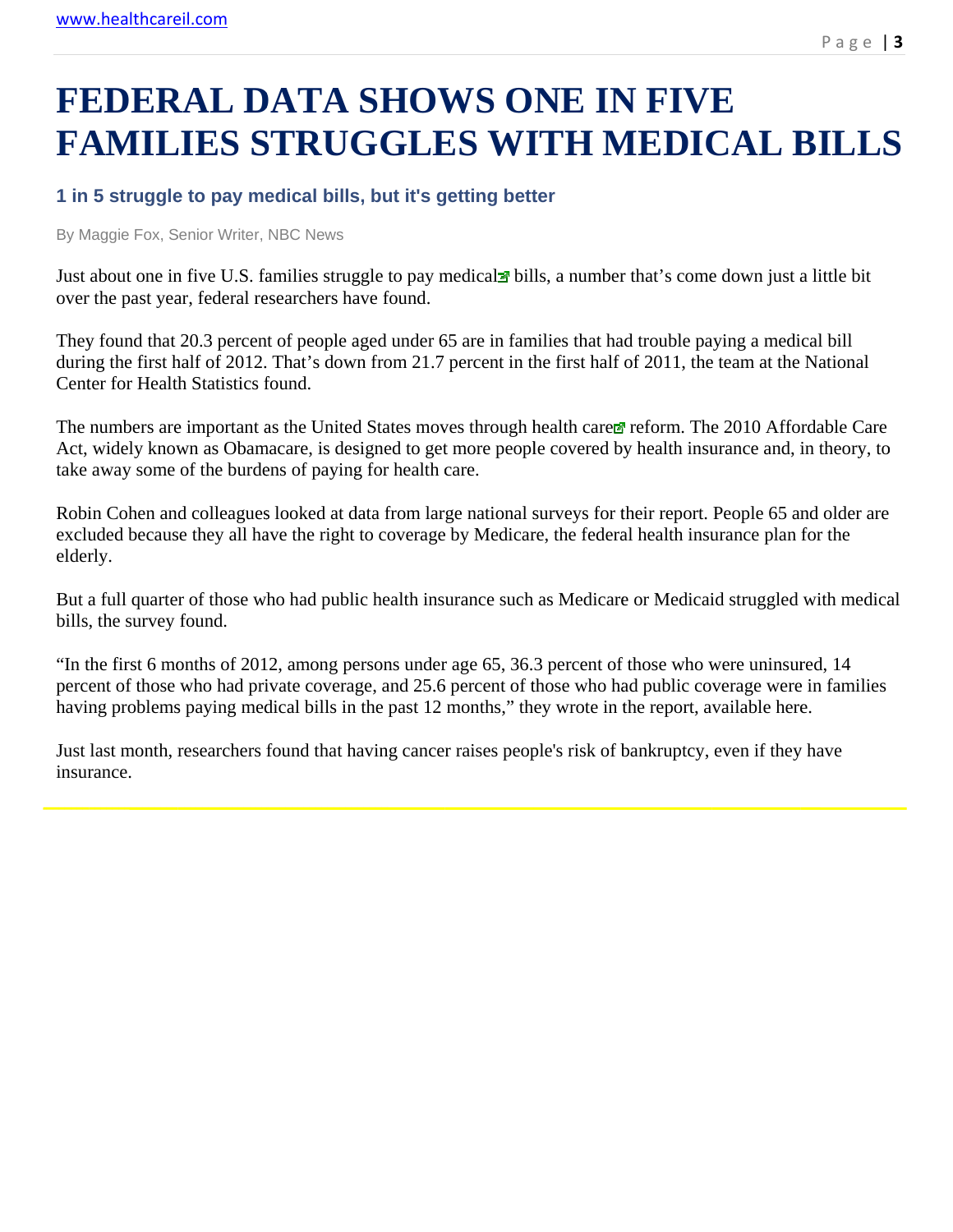# **States' Hospital Data for Sale Puts Privacy in Jeopardy**

By Jordan Robertson - Jun 4, 2013 11:01 PM CT

Hospitals in the U.S. pledge to keep a patient's health background confidential. Yet states from Washington to New York are putting privacy at risk by selling records that can be used to link a person's identity to medical conditions using public information.



Enlarge image

Joshua Roberts/Bloomberg

DivyaShroff, associate chief of staff at the Veterans Administration Hospital, left, shows medical students the facility's electronic medical records system in Washington, D.C.

DivyaShroff, associate chief of staff at the Veterans Administration Hospital, left, shows medical students the facility's electronic medical records system in Washington, D.C. Photographer: Joshua Roberts/Bloomberg



Enlarge image

### Rich Clement/Bloomberg

The potential for a patient's hospital record to be made public by anyone buying data compiled by states adds to ways privacy is vulnerable in an age of digitized health recordkeeping and increasingly sophisticated hacking.

The potential for a patient's hospital record to be made public by anyone buying data compiled by states adds to ways privacy is vulnerable in an age of digitized health recordkeeping and increasingly sophisticated hacking. Photographer: Rich Clement/Bloomberg

Graphic: Your Not-So-Anonymous Medical Records

Consider Ray Boylston, who went into diabetic shock while riding his motorcycle in rural Washington in 2011. He careened off the road and was thrown into the woods, an accident that was covered only briefly, in the local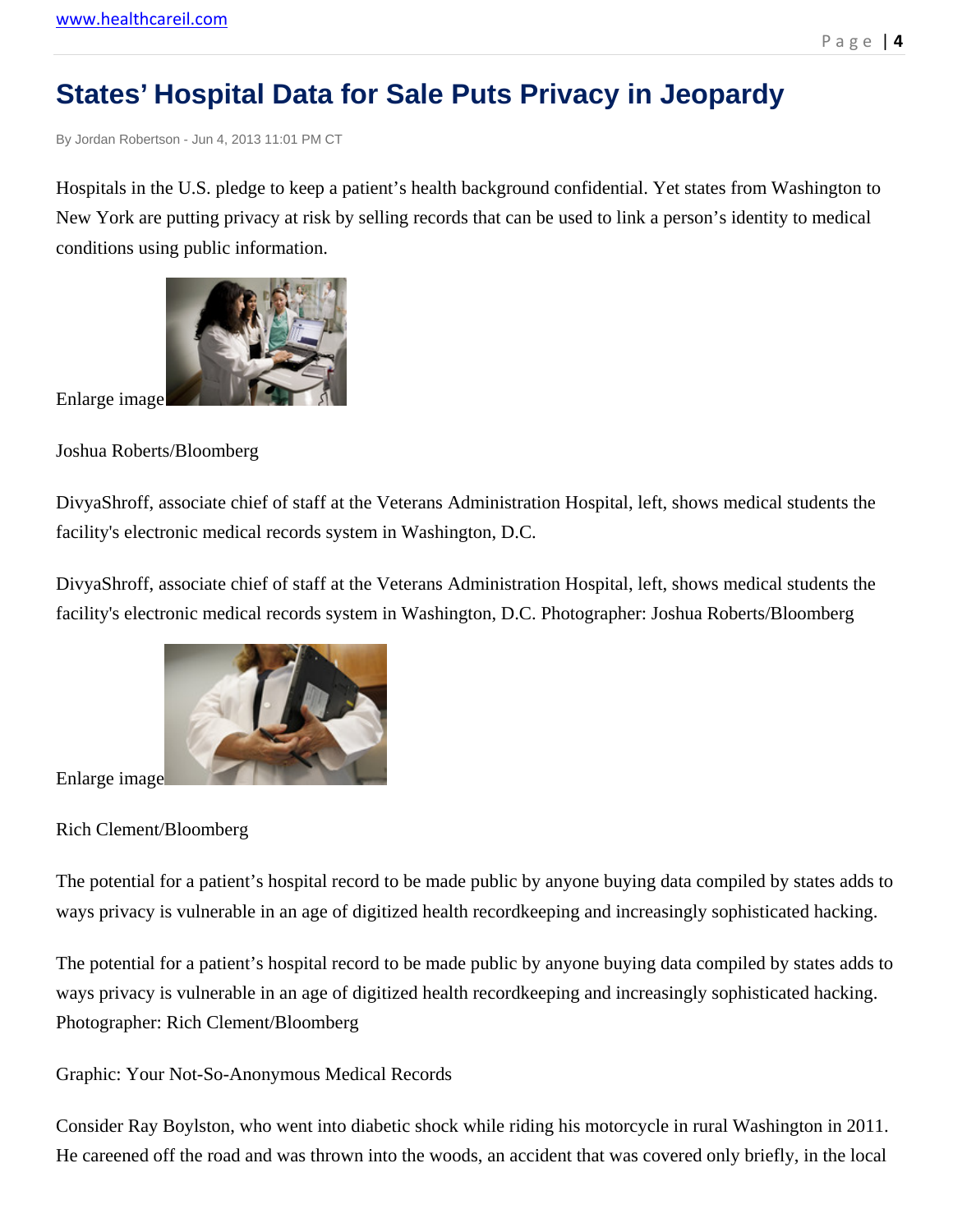newspaper. Boylston disclosed his medical condition and history to a handful of loved ones and the hospital that treated him.

After Boylston's discharge, Washington collected the paperwork of his week-long stay from Providence Sacred Heart Medical Center in Spokane and added it to a database of 650,000 hospitalizations for 2011 available for sale to researchers, companies and other members of the public. The data was supposed to remain anonymous. Yet because of state exemption from federal regulations governing discharge information, Boylston could be identified and his medical background exposed using only publicly available information.

"I don't really feel that the public has a right to read up on my medical history," said Boylston, who is 62 and a veteran. "I feel I've been violated."

He agreed to share his story when contacted by Bloomberg News.

The potential for a patient's hospital record to be made public by anyone buying data compiled by states adds to ways privacy is vulnerable in an age of digitized health record keeping and increasingly sophisticated hacking.

### China, Twitter

Security concerns have been heightened recently by the breach of the Associated Press Twitter Inc. account, which resulted in a temporary stock-market decline, U.S. accusations that the Chinese military is engaged in a cyber espionage campaign and attacks on financial institutions that have led to losses of tens of millions of dollars in the past year.

Laws governing medical-information sharing were intended to protect the privacy of patients like Boylston. People can lose out on jobs, pay more for insurance, fare poorly in custody battles and suffer personal embarrassment. The trouble is that state public-health agencies received an exemption from the federal law, formally the Health Insurance Portability and Accountability Act, or HIPAA, enacted in 1996. The privacy rules took effect in 2003, though they apply only to health-care providers, insurers, billing and claims processors and their contractors.

### Potential Compromise

Some states voluntarily follow the law's strict privacy guidelines, which require that discharge data be shorn of details -- such as age, ZIP codes or admission and discharge dates -- that could be used to connect it to a specific person.

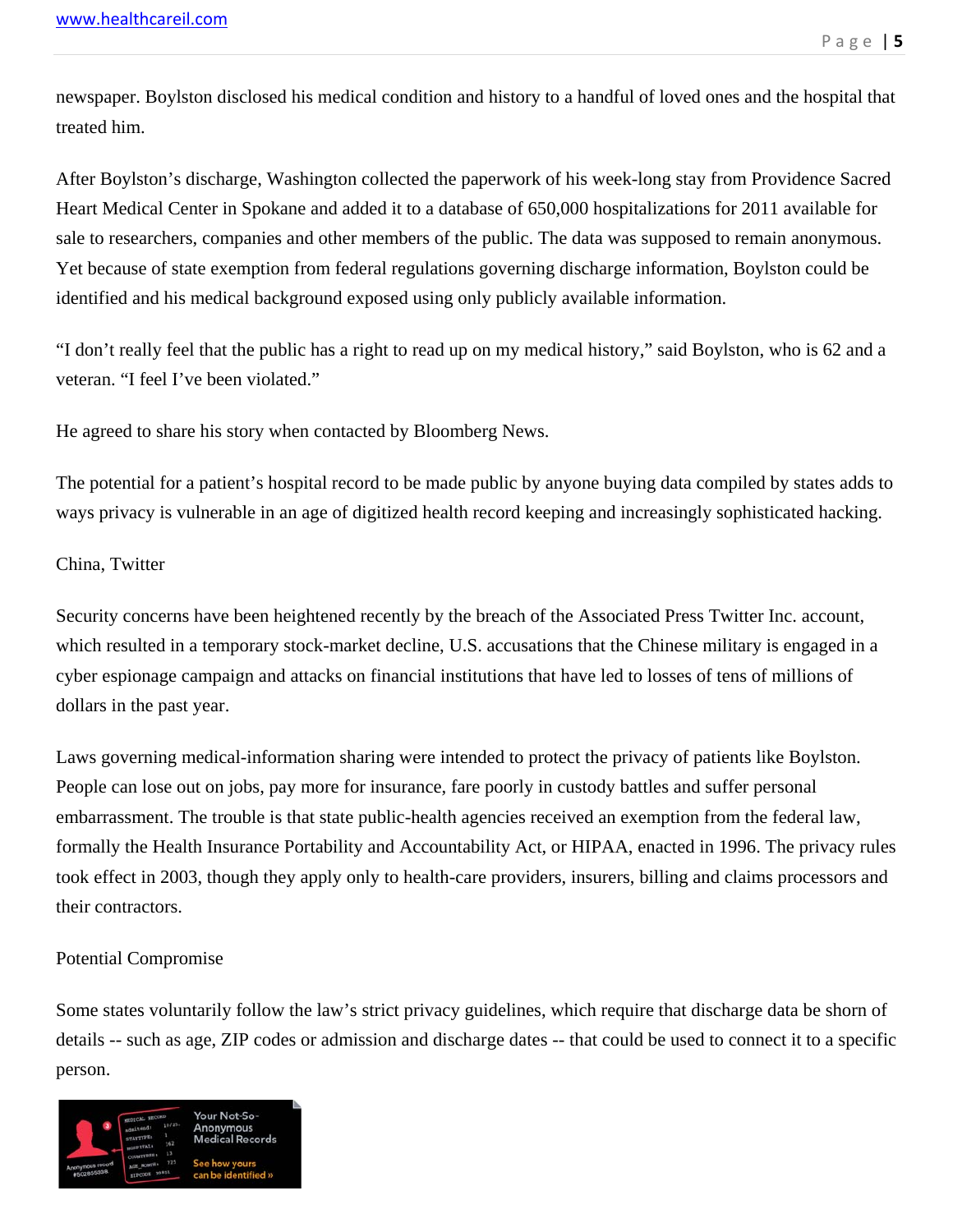Washington and at least 25 other states release some combination of these identifying markers, increasing the likelihood that patient privacy can be compromised, according to records reviewed by Bloomberg News and Latanya Sweeney, director of Harvard University's Data Privacy Lab.

"All I have to know is a little bit about a person and when they went to a hospital, and I can find their medical record in this kind of data," Sweeney said. "The real takeaway is we can do better than this."

Some of the states, including New York, require purchasers to sign affidavits saying that they won't use information to identify individuals. Washington has no such requirement.

### \$2.7 Trillion

The medical-data industry is projected to surpass \$10 billion by 2020, according to McKinsey & Co., driven largely by President Obama's health-care overhaul, which mandates the maintenance of electronic medical records and data sharing to rein in growth of U.S. health care costs, estimated at \$2.7 trillion in 2011.

Companies that benefit from buying states' hospital records include IMS Health Inc., the provider of prescription data that was taken private by TPG Capital and Canada Pension Plan Investment Board for \$5.1 billion in 2010. Other buyers are OptumInsight, a division of UnitedHealth Group Inc. (UNH), the biggest U.S. health insurer, and WebMD Health Corp. (WBMD), which supplements its consumer website with services advising companies and insurers.

Buyers can use the information to better understand hospital costs, analyze prescription-drug use and help recruiters identify top-performing physicians. A major target is helping the pharmaceutical industry tailor ads to doctors and potential patients. Drug companies spent \$10.5 billion on advertising last year, according to IMS.

### 'Nuclear Energy'

"Electronic health information is like nuclear energy," said Jim Pyles, principal of Powers Pyles Sutter &Verville PC in Washington, who specializes in health law and policy. "If it's harnessed and kept under tight control, it has potential for good. But if it gets out of control, the damage is incalculable."

Using only public record searches, Bloomberg News collected information about how hospital data is distributed from the most populous states and, with Sweeney's help, analyzed it. Her research will be presented today at the International Summit on the Future of Health Privacy in Washington.

Along with Washington, records in New York, New Jersey, Tennessee and Arizona were particularly vulnerable. Those states also include some combination of age, ZIP codes and admission and discharge dates.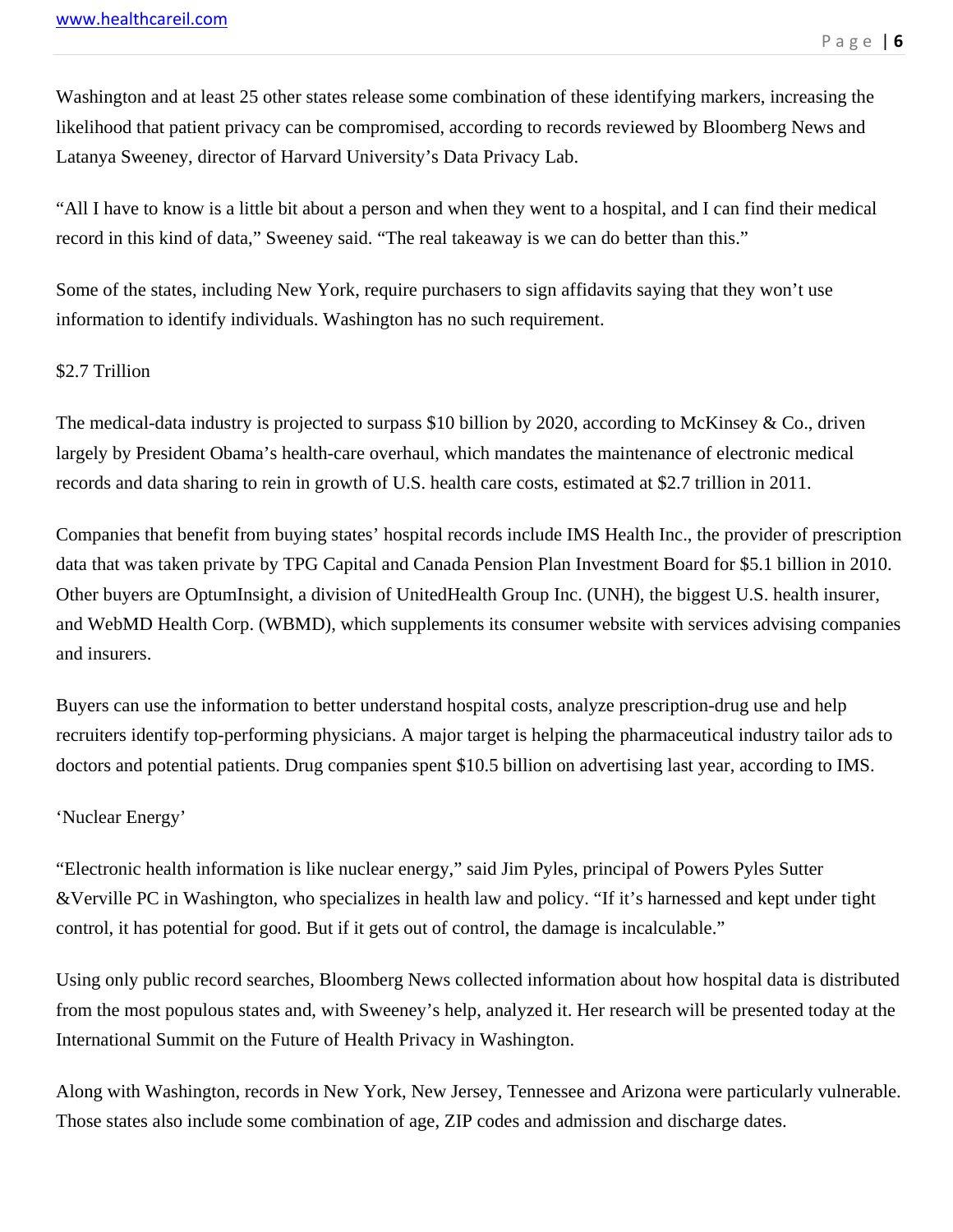No breaches of personal privacy were uncovered. Still, the information would have enormous value in the wrong hands, said Jim Adler, former chief privacy offer of Intelius Inc., an online background-check provider.

Data 'Leverage'

"People will use that information if they can move the needle with it," Adler said. "It's all about leverage, and medical data is leverage."

Health information obtained through other means, such as computer hacking or insider theft, is already abused for insurance fraud and identity theft. Data breaches have also exposed millions of patient records. The ability to find a person's medical file in public data represents a new danger.

Boylston is one of several dozen people who could be identified by reference to public records, which were purchased by Harvard's Sweeney in a bundle for \$50.

Many other identified patients requested anonymity.

An executive treated for assault was found to have a painkiller addiction. A businessman who had gone missing was shown to have poisoned himself in a suicide attempt and had been diagnosed with pancreatic cancer. A retiree who crashed his motorcycle was described as arthritic and morbidly obese.

### Blood Clotting

Dick Zais, 63, a former city manager of Yakima, Washington, was in there too -- for a blood-clotting emergency. He said he wasn't concerned that details of that incident were disclosed, since he himself revealed the condition to the press. He did ask that an older condition included in his record remain private.

"It's come to the point where we need to think long and hard about whether we can actually expect privacy anymore," he said.

The people identified had only two things in common: there were news briefs written about their incidents, usually involving auto accidents or assaults, and they were treated in Washington. A total of 35 patients were identified from 81 subjects of news stories that contain the word "hospitalization."

Ordinarily, the information patients divulge to health-care providers remains confidential. Doctors, hospitals, insurers and their contractors are tightly restricted in what they can provide third parties under the privacy law.

### Strict Guidelines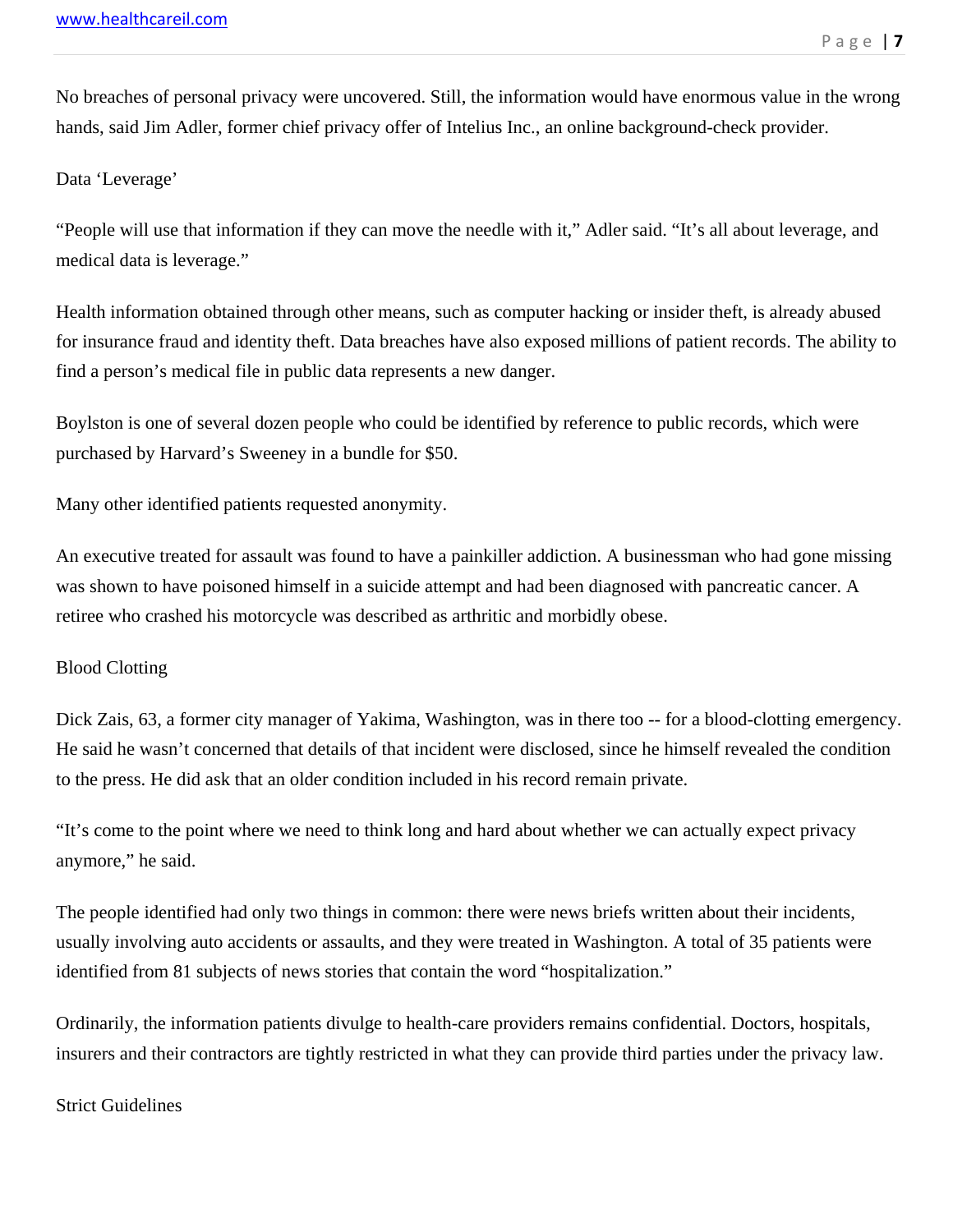Patient information that is shared typically has 18 key identifiers removed under a standard known as Safe Harbor.



When applied properly, the standard makes it difficult to link a patient's name with a health record, said Dan Barth-Jones, an infectious-disease epidemiologist at the Columbia University Mailman School of Public Health who researches health privacy.

A 2011 study by University of Chicago researchers found that of 15,000 hospital records stripped to the Safe Harbor standard, only two could be matched to a marketing list obtained from a third party.

Before HIPAA, there were no federal restrictions on the sale of health records, and only half the states had any rules, according to Peter Swire, who led the creation of the privacy protections under President Bill Clinton.

### Weld's Records

Sweeney, the Harvard researcher, exposed flaws in the system in 1997 by finding the medical records of former Massachusetts Governor William Weld in a redacted dataset. Her finding served as a catalyst for tighter rules.

States were deliberately exempted from the rules when additional privacy protections were being hammered out more than a decade ago. While the medical establishment wanted states to have consistent rules, consumer advocates pushed for an exemption, said Janlori Goldman, co-founder of the Center for Democracy and Technology who was involved in the process.

The argument: states were likely to impose stronger restrictions to protect vulnerable populations, such as people with AIDS, she said.

Boylston's record contains every diagnosis and medical procedure following his accident, from a broken pelvis that forces him to use a walker to a ruptured spleen, kidney failure and conditions that led to the removal of his bladder. His doctors, ethnicity and payment information are all there.

### Snooping Strangers

A two-tour veteran of the Vietnam War, Boylston said he isn't concerned about insurance or employment discrimination because he has health-care coverage and is retired. But he said he is worried about pharmaceutical and medical-device marketers and snooping strangers obtaining the information.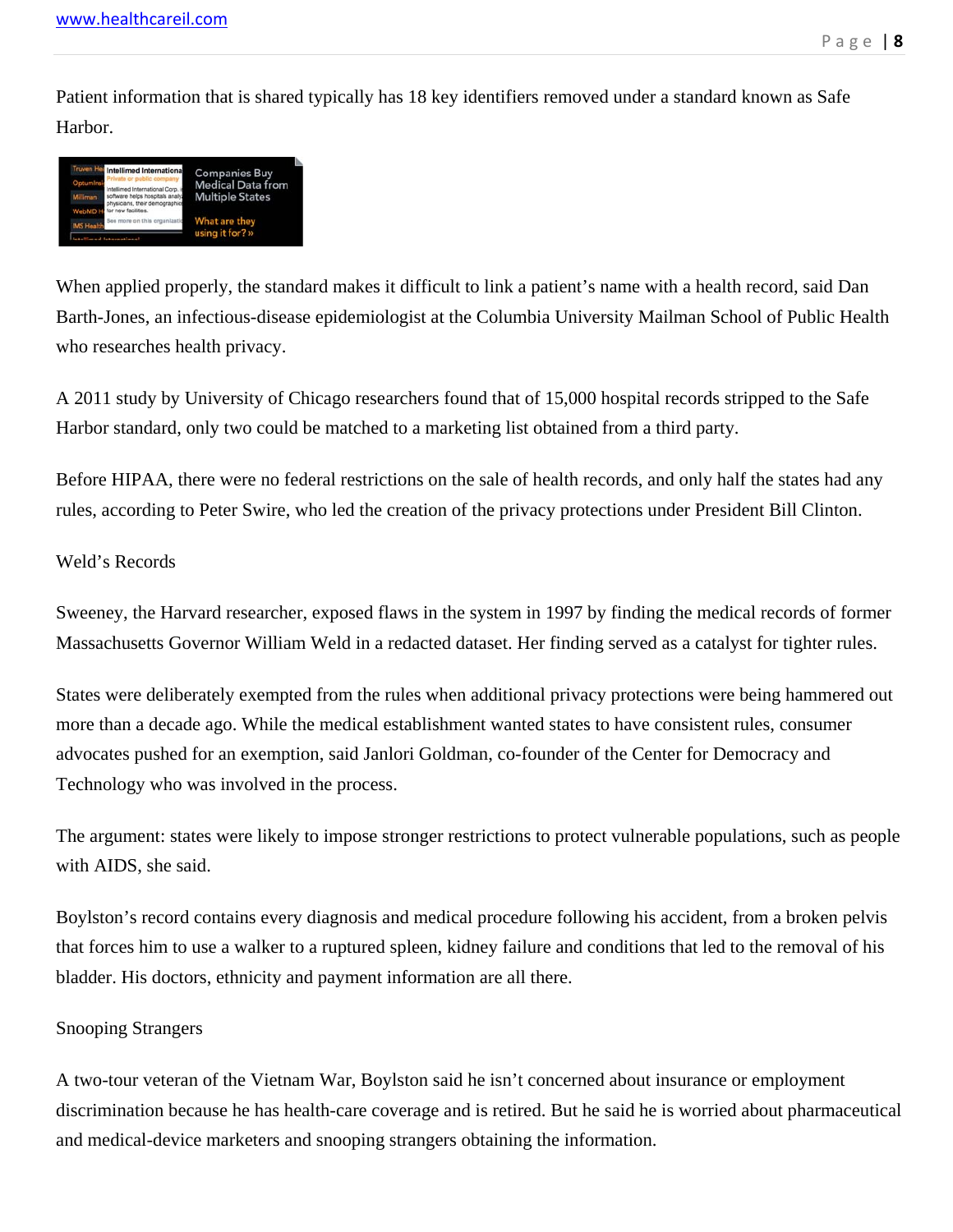Boylston was one of nine patients from Providence Sacred Heart Medical Center whose records were identified.

"Providence has significant safeguards in place to protect our patients' information," said Brenda Gramling, privacy officer for Eastern Washington and Montana with Providence Health & Services, which owns the hospital. "We are talking to the Washington State Department of Health to determine if additional safeguards are needed."

Washington chose to release more data because it is not bound by HIPAA and wanted to make its Comprehensive Hospital Abstract Reporting System, or CHARS, more useful than the federal standard allows, said Donn Moyer, spokesman for the Washington State Department of Health.

### Washington Reconsiders

Knowing patients' ages helps researchers study health trends affecting infants, while ZIP codes and hospitalization dates help track seasonal patterns, such as the flu, Moyer said. Removing all the identifiers required under Safe Harbor would render the data "useless," Moyer said.

After learning from Bloomberg that data could be traced to individuals, Washington State Secretary of Health John Wiesman said the state is considering limits on the information it discloses and may stop releasing data until a decision is made.

"Patient confidentiality and privacy are priorities for us, and I take it very seriously," Wiesman said in a statement. "We're re-looking at the information included in the public data set to determine if changes can legally be made."

Peter Constantakes, spokesman for the New York State Department of Health, said he could not immediately comment.

Washington and other states don't make much money selling hospital records. They started collecting the records decades ago to facilitate public health research, and costs were intentionally kept low.

### Scant Revenue

Twelve of the most populous states generated \$1.91 million from 1,698 requests for data from 2011, the latest year for which figures are available, according to state records reviewed by Bloomberg News. Washington sold its database 95 times in 2011 and generated just \$15,950.

One company that purchased Boylston's record was IMS Health, owner of one of the world's deepest pools of medical information. IMS, based in Danbury, Connecticut, has prescription-drug dossiers on 260 million people, said Jody Fisher, U.S. marketing director for IMS.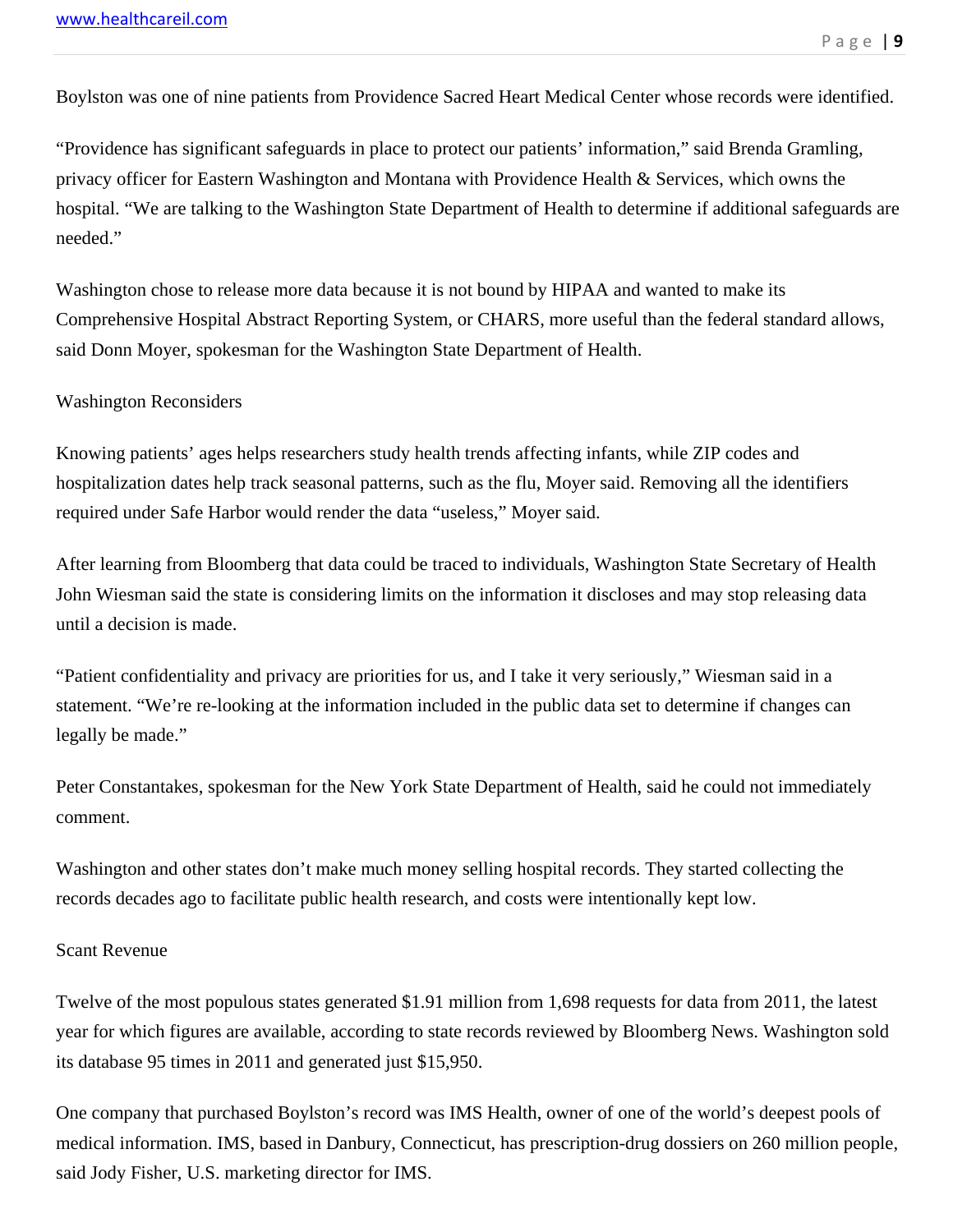The data is all anonymous, and IMS doesn't try to re-identify patients, Fisher said. IMS's revenue was \$2.19 billion in 2009, the year before the company was taken private. About 85 percent of the total came from pharmaceutical companies, which use the data to design sales pitches for doctors and craft direct-mail and online-ad campaigns for consumers.

Boylston's record also wound up with iVantage Health Analytics, a Portland, Maine-based firm that measures hospital performance.

### 'Risky' ZIP

While precise geographic data about patients is useful, disclosing ZIP codes in public records creates unnecessary risk, said John Morrow, executive vice president at iVantage. The company routinely scrubs such information from its files, he said.

"You might as well have the patient's electronic medical record number," he said. "We think it's potentially as risky to have a patient's ZIP code."

The U.S. Department of Health and Human Services Office for Civil Rights, which investigates HIPAA violations, has not received complaints about companies identifying patients, said Rachel Seeger, a spokeswoman for the agency.

Boylston, who lives in the tiny town of Soap Lake in central Washington, has a suggestion for organizations that want to release his health data in an insecure way: ask first.

"If they're going to release that kind of information, they should consult with the patient," he said. "That's personal information about me. It's just not right."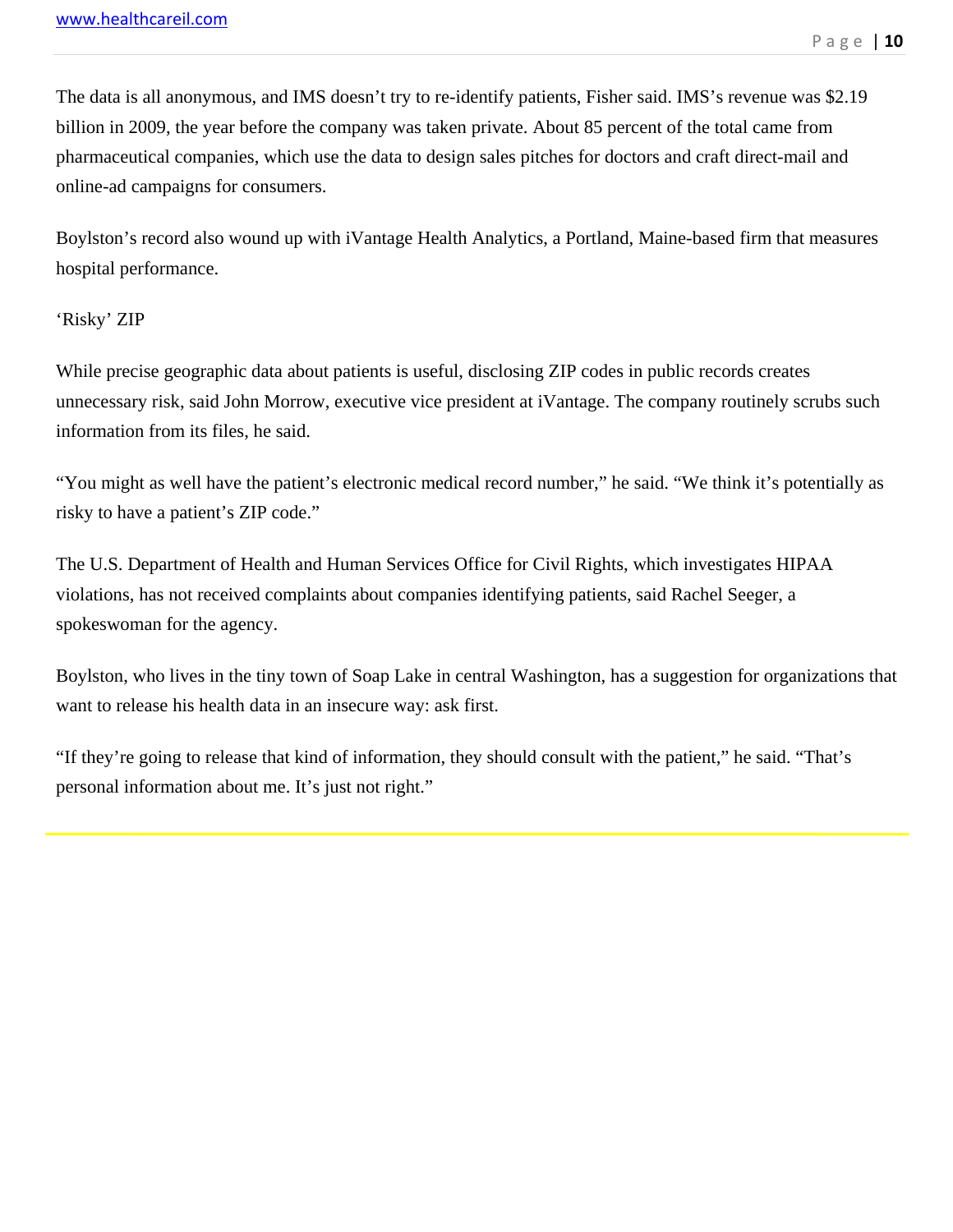# Tech Tips: Ways to improve online life, save money

# **Tech Tips: Review your digital life regularly to improve experience,** save money

*B By AnickJesd danun, AP T Technology W Writer | Asso ociated Press s – 2 hours 4 42 minutes a ago*

NEW YORK (AP) -- As the year began, I decided I would get serious about digital cleanup — to save money and improve my online life.

For a while, I had been putting off tasks such as backing up computer files and canceling the premium cable channels I never watch. Usually, I'd remember to do something while riding the bus, then soon forget. It took some discipline over a few months to get my digital life in order. As a result, I'm due to save more than \$2,000 a year, money I can spend on a nice vacation.

You can do many of these things, too.

— Review your subscriptions and recurring payments.

Are you still paying for an AOL account even though you can get most of its services for free? If so, you're one of about 2.6 million people who pay AOL an average of \$19 a month. But, unless you need dial-up access, you likely can cancel the charges. You won't lose access to your email and other services, which have been free since 2006 6.

If you have a Netflix, Hulu or other video accounts, think of how you use them. Perhaps you can drop the DVD portion of Netflix if you're mostly watching TV shows and movies over the Internet. Or if you still want the occasional DVD, you might not need a three-disc plan if the discs are continually collecting dust on a bookshelf. If you are paying for a Hulu Plus subscription, are you actually using it for viewing shows on mobile devices and other features you can't get with the free version of Hulu?

As for your cable or satellite TV service, are you paying for premium channels you don't watch? I had been.

As I started researching what I'd save by dropping Encore and Cinemax, I realized I wasn't watching most of the As I started researching what I'd save by dropping Encore and Cinemax, I realized I wasn't watching most of the<br>other channels either. I ended up suspending my entire cable TV service for a few months to see whether I'd mi it. So far, I haven't missed much and am looking at savings of more than \$1,300 a year. I figure I could watch much of what I need on Netflix or Hulu and buy the occasional show from Amazon or Apple's iTunes.

I also reduced my Internet charges by buying my own cable modem on eBay for about \$20. Rental charges would have run \$3.95 a month, or more than that one-time purchase after five months. After that, it's nearly \$50 in annual savings.

Still have a landline phone? Perhaps you can get rid of it if you're satisfied with having just a cellphone. I was paying more than \$55 a month for landline service I hadn't used in years. Keep in mind that landline phones are typically more reliable during power outages and other emergencies. My cellphone had some difficulties in the wake of Superstorm Sandy last fall, but I didn't even have a phone to connect to my landline service, so continuing to pay those charges was plain silly. Annual savings: more than \$650.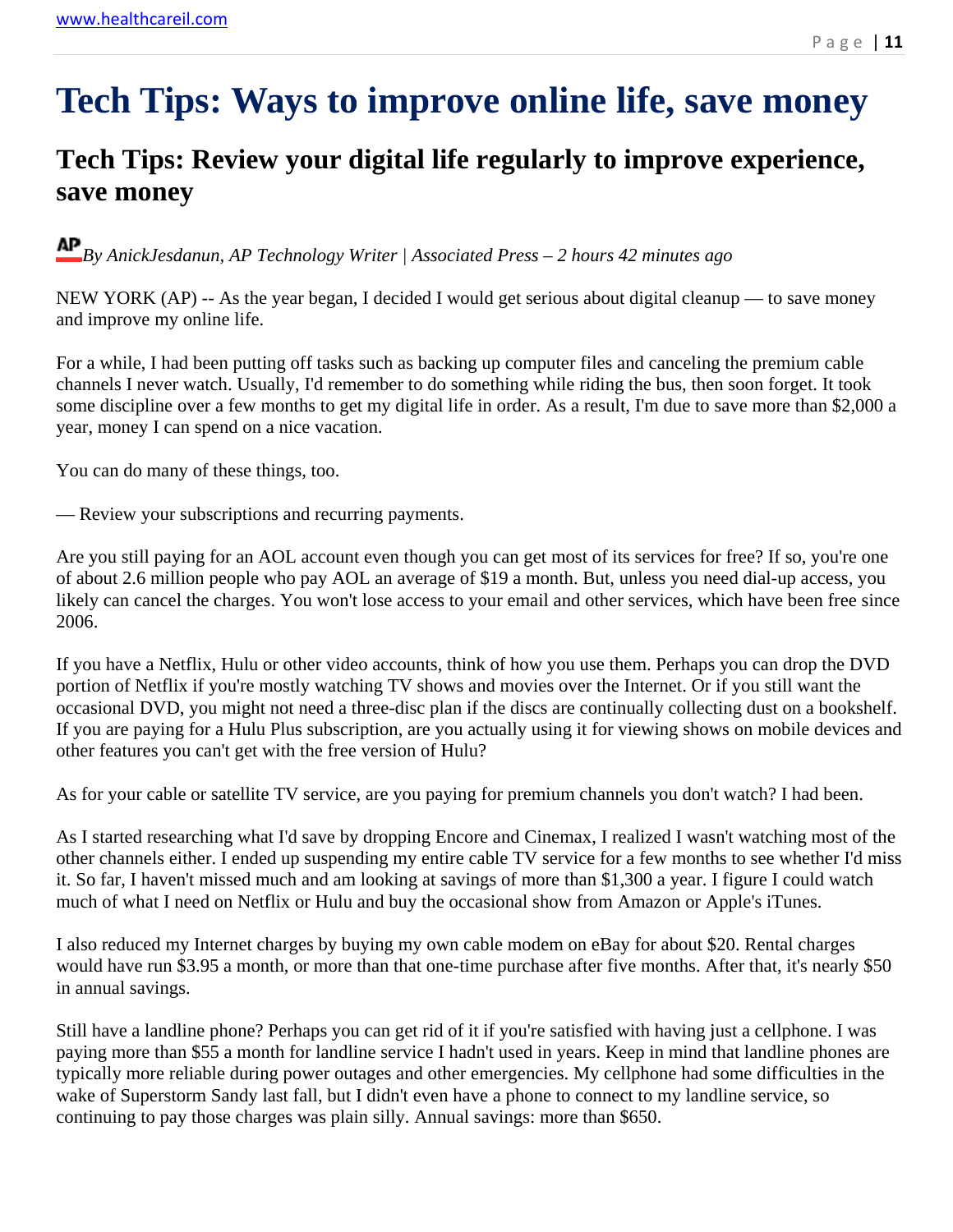Before you finish, check your credit card bills for any recurring charges. Perhaps there's a gym membership you never use. In my case, there was a credit-monitoring service that I signed up for years ago. I can get a free credit report each year anyway, so I decided to drop the \$11-a-month service, saving \$132 a year.

My total savings from all this: more than \$2,000 a year, even after budgeting about \$150 a year to buy TV shows online.

One final tip: If you take advantage of a free trial, such as with Hulu Plus, leave a reminder in your online calendar to check back a few days before the trial is up. That way, you can remember to cancel it if you don't want recurring charges on your credit card.

— Go paperless.

Check the bills you get by mail each month and see which ones you can get electronically. In most cases, you can get PDF versions that resemble what you would have received on paper. It reduces clutter in my apartment, and it saves trees.

Now consider the reverse: What do you still send out by mail? Checks for rent, credit card payments and phone bills? Banks typically offer online bill-payment services for free. You save on postage and unnecessary paper, as your bank fulfills your payment requests electronically. In the rare cases where my bank can't do that, it prints out a check and mails it to the recipient.

I haven't written a single check in more than four years. In fact, I never ordered any when I opened my bank account in 2009. If you need to attach a check to an order form or physically hand it to someone, you can simply have the check sent to you, as long as you plan ahead. That's how I got a check to submit with a passport renewal. I had it made out to "Department of State" and wrote down my address rather than the government's. It got delivered. Not sketchy at all.

If you now pay six bills a month by check, you'd save more than \$33 a year in postage, plus at least \$7 in the cost of checks, at \$20 for a box of 200. On top of that, my cable provider knocks off \$1 a month, or \$12 for the year, for receiving bills electronically.

While you're on a paper-free mission, you can stop some of your junk mail. Here's a government website that explains your options: http://1.usa.gov/QXIAli .

— Back up your files.

Like flossing, it's something we all know we should do, but often put off until it's too late. With more and more memories and important documents stored digitally, don't wait any longer.

If you have a Mac, turn on its Time Machine function for automatic backups. For Windows computers, you often get backup-management software for free when you buy an external storage drive. That's something you'd want anyway. It doesn't make sense to back up to the same computer, as both the original and the backup would disappear if your drive breaks down.

But what if there's a fire or flooding, as many victims of Superstorm Sandy learned the hard way? Your external storage drive would likely perish as well.

You can sign up for an online storage service, such as Dropbox, in which copies of files get transferred over the Internet and stored at a remote location. However, many Internet providers offer relatively low speeds for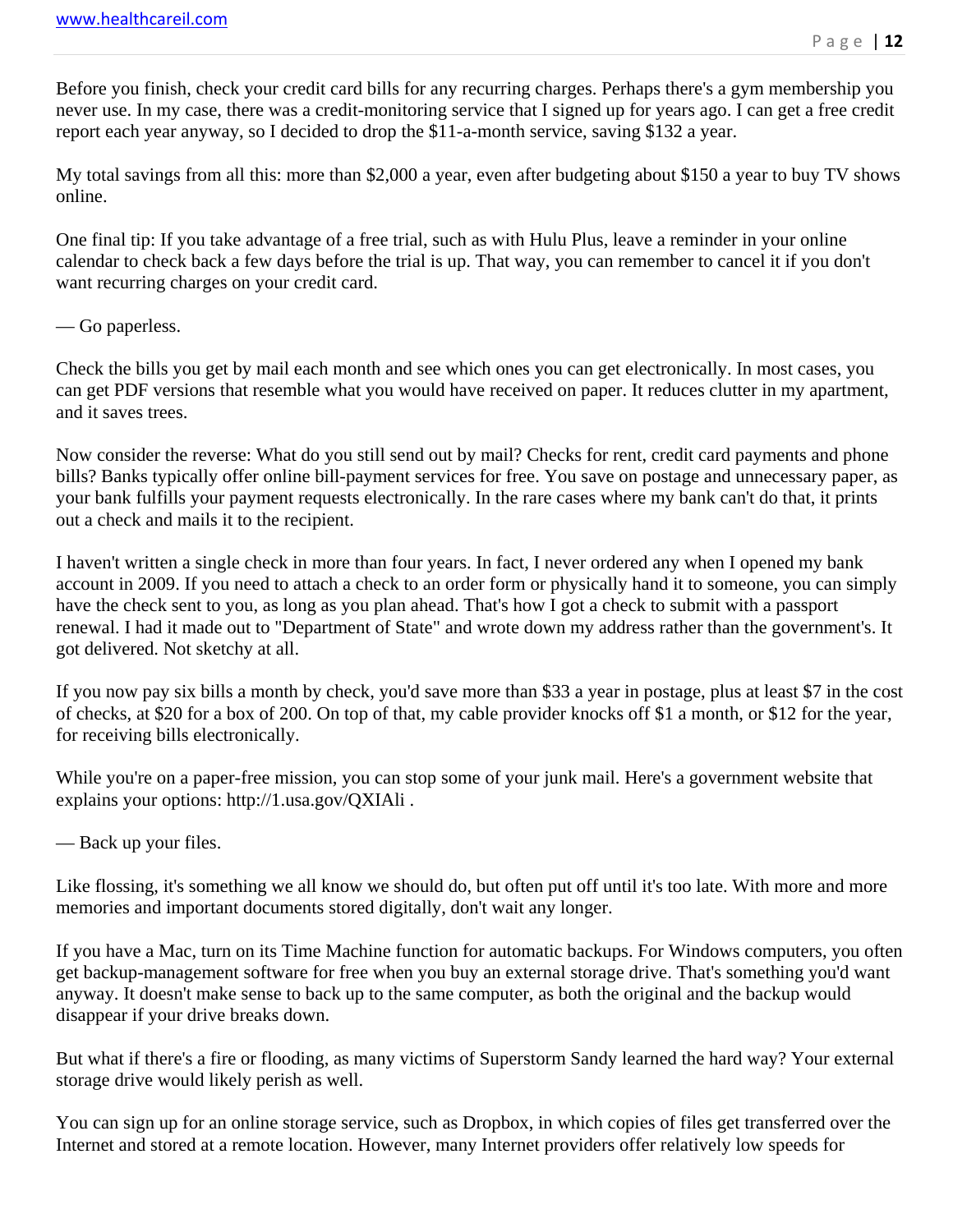uploads, or sending files, so I limit that to the files that change most frequently. You might consider buying a second external storage drive, making regular backups on that and storing it at a friend's place or at work.

In fact, the drive from my 2006 iMac died just a month ago. Although that Mac was too old to have Time Machine, I had just moved the last bits of my day-to-day documents to a Dropbox account, meaning I had copies online. That saved me from at least \$300 in charges for the repair shop to attempt data recovery, a process that came with no guarantee.

I'll add the savings to my vacation fund.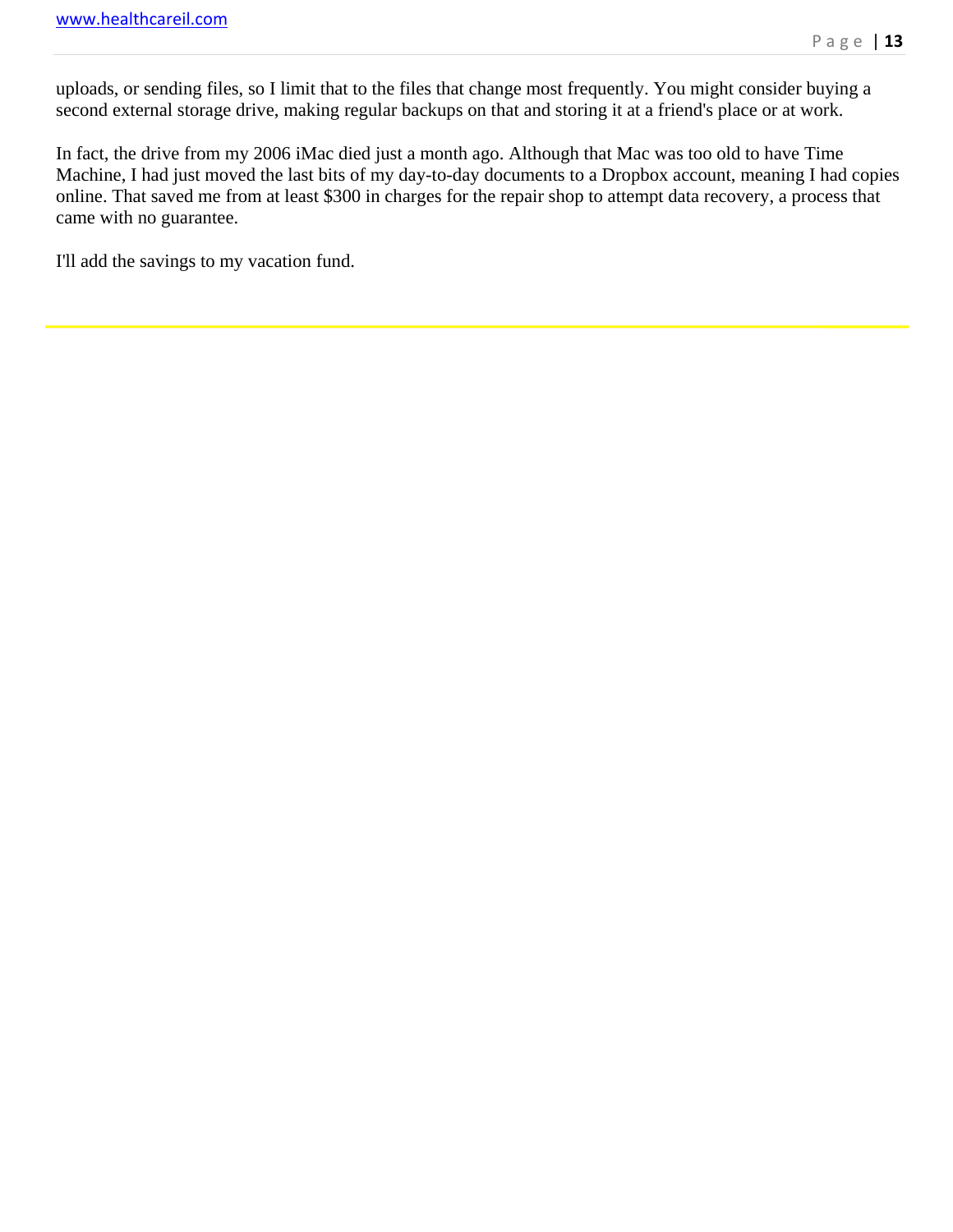## **BCBSIL Achieves "Highest Member Satisfaction among Commercial Health Plans in Illinois/Indiana Region, Six Years in a Row"**

Blue Cross and Blue Shield of Illinois (BCBSIL) ranks highest in member satisfaction\* among commercial health plans in the Illinois-Indiana region for a sixth consecutive year, according to a J.D. Power and Associates study.

The J.D. Power 2013 Member Health Plan Study<sup>SM</sup> measured satisfaction among 33,000 members of 136 commercial health plans in 17 regions throughout the United States by examining seven key factors: coverage and benefits, provider choice, information and communication, claims processing, statements, customer service and approval process.

In 2013, BCBSIL achieved a score of 712 – eight points higher than the average satisfaction index score of 704 in the Illinois-Indiana region. BCBSIL has achieved the highest satisfaction ranking for six consecutive years.

While so much in the health care industry is changing, BCBSIL has strived to maintain its commitment to stand with its members in sickness and health. The J.D. Power recognition comes as BCBSIL prepares to reach out to thousands of potential members shopping for health insurance on the new exchanges (also referred to as the health insurance marketplace) this year.

*J.D. Power and Associates is a global marketing information services company providing forecasting, performance improvement, social media and customer satisfaction insights and solutions.* 

\*Blue Cross and Blue Shield of Illinois received the highest numerical score among commercial health plans in the Illinois/Indiana region in the proprietary J.D. Power and Associates 2008-2013 U.S. Member Health Plan Studies<sup>SM</sup>. 2013 study based on 33,533 total member responses, measuring seven plans in the Illinois/Indiana region (excludes Medicare and Medicaid). Proprietary study results are based on experiences and perceptions of members surveyed December 2012-January 2013. Your experiences may vary. Visit jdpower.com.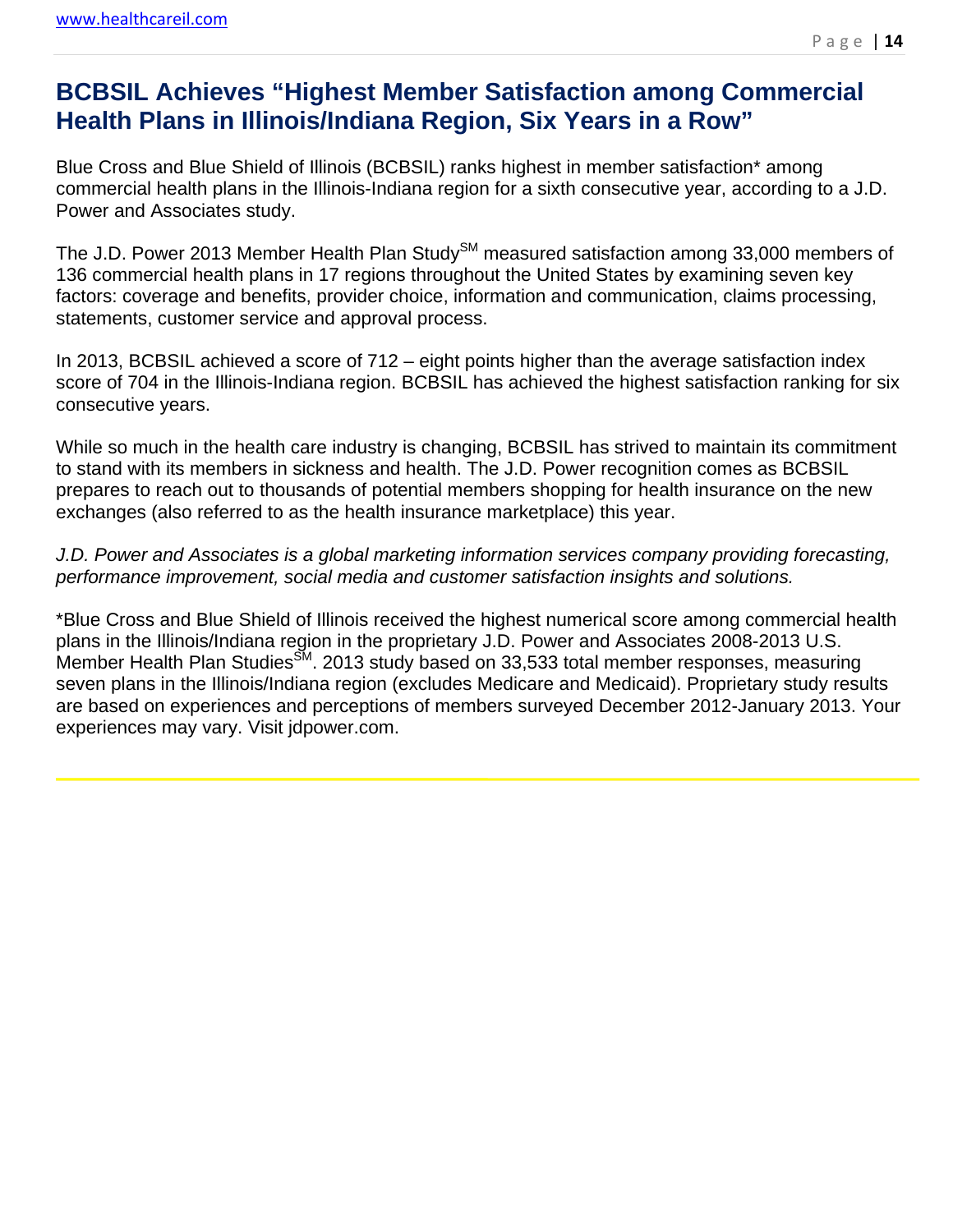# **Share the Wellness: Squeeze the Most Out of Your Time to Exercise**

The *Physical Activity Guidelines for Americans* recommends 30 minutes of physical activity a day for adults, 60 minutes for children, at least five days a week. About half of all adults get enough aerobic physical activity to improve their health. Which half are you in? The good news is that there are plenty of ways to get moving.

Busy people can take advantage of these exercise secrets:

- Many chores count as exercise, including washing windows and scrubbing floors.
- Shorter, intense workouts provide similar health benefits as longer, moderate workouts. For example, 15 minutes of climbing stairs at an intense pace offers many of the health benefits that you get with 30 minutes of brisk walking.
- You don't have to exercise for 30 minutes straight. Three 10-minute brisk walks will earn you the same health benefits.
- Twenty minutes two-to-three times a week is all it takes to gain many of the benefits of strength training. You only need to perform one set – or 8-to-12 repetitions – of each exercise. Studies show that you'll gain few additional benefits from lifting more than one set.
- Many stretching exercises can be done just about anywhere for instance, when waiting in line or sitting at your desk.

Be on the lookout for more exercise opportunities:

- Play actively with your children.
- Walk on a treadmill while watching your favorite TV show.
- Schedule active chores, such as vacuuming, washing windows or cleaning closets.
- Climb stairs as often as you can.
- Walk the dog.

I

- Stow a pair of walking shoes in your desk for a lunchtime walk. Grab a coworker and you can have a walking and talking lunch break.
- Get off the train or bus a stop early and walk the rest of the way to or from work.
- Make it a family habit to take a walk after dinner.

Physical activity helps control weight, but it has other benefits. People who are physically active live longer, and have a lower risk for heart disease, stroke, type 2 diabetes, depression and some cancers.Ready to get moving?

Talk to your physician before starting a new fitness program.

Sources: Centers for Disease Control and Prevention, President's Council on Fitness, Sports & Nutrition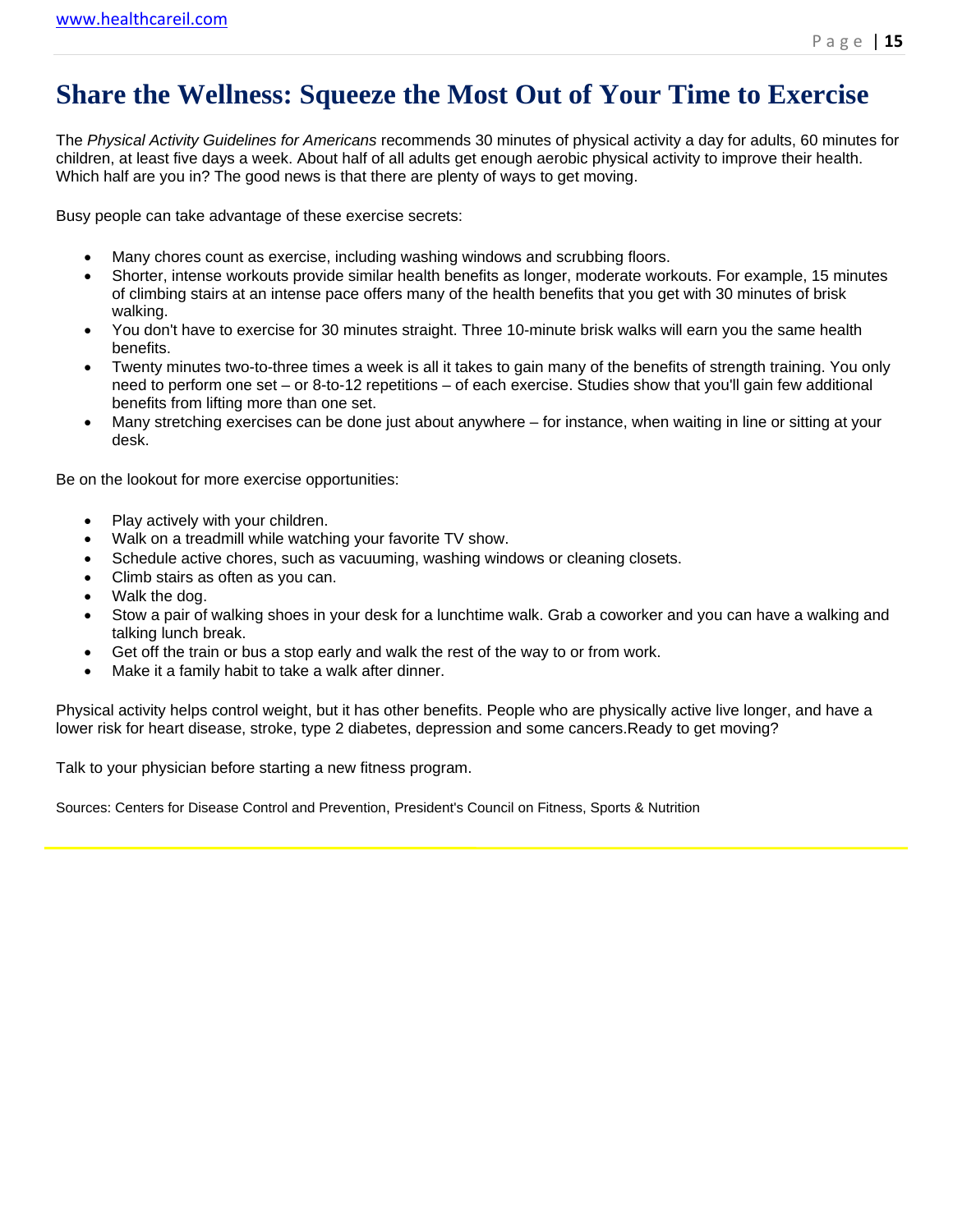## **Restaurant Franchises Are Hiring. Are They Dodging Obamacare?**

By Patrick Clark June 20, 2013

The International Franchise Expo kicked off in New York today. On the occasion, ADP (ADP) and Moody's Analytics (MCO) published a report on franchise hiring for the first time. Among the findings: Franchises created just over 19,000 jobs in May, with about 14,000 of those positions coming in the restaurant industry. (To put the number in context, ADP found that companies added a total of 135,000 jobs in May, fewer than economists forecast, while the U.S. Labor Department found that private employers added 175,000 jobs in May, more than was forecast.)

Why did food service account for three out of four new franchise jobs in ADP's report? One reason is simply that restaurants make up a big part of the franchise job market, employing about half of America's 8 million franchise workers. (That's according to the report, which includes historical data going back through April 2011.)

Another possibility: Obamacare. In a research note published on June 7, SouthBay Research economist Andrew Zatlin speculated that the Affordable Care Act could be driving job growth in the leisure and hospitality sector as businesses seek to avoid new health-care costs.

That may sound counterintuitive to those who predict that the health reform bill will curtail growth because companies will seek to keep staff sizes below 50 full-time workers to avoid having to offer health coverage or pay penalties. But the ACA also lets businesses off the hook from having to provide insurance if their average employee works less than 30 hours a week.

"It's all conjecture," says Zatlin over the telephone. "Spending on dining is slowing down, but leisure hiring is strong. It's really easy to bring in another bartender or waiter and instead of one guy, have two guys working half as much."

Zatlin, who based the idea on U.S. Bureau of Labor Statistics data, not the ADP franchise report released today, isn't the first person to suggest that restaurants could adopt a part-time strategy to avoid ACA requirements. Reports surfaced as far back as January that franchises were cutting staff hours to skirt the law.

Mark Zandi, chief economist at Moody's Analytics, doesn't rule out the hypothesis, but prefers to direct his conjecture at franchise hiring in the business services sector, which includes such personal care services as spas, health clubs, and funeral homes. "It's being driven by demand from baby boomers," who are trying to live better, he says, jokingly. "Some fail and end up in the funeral home."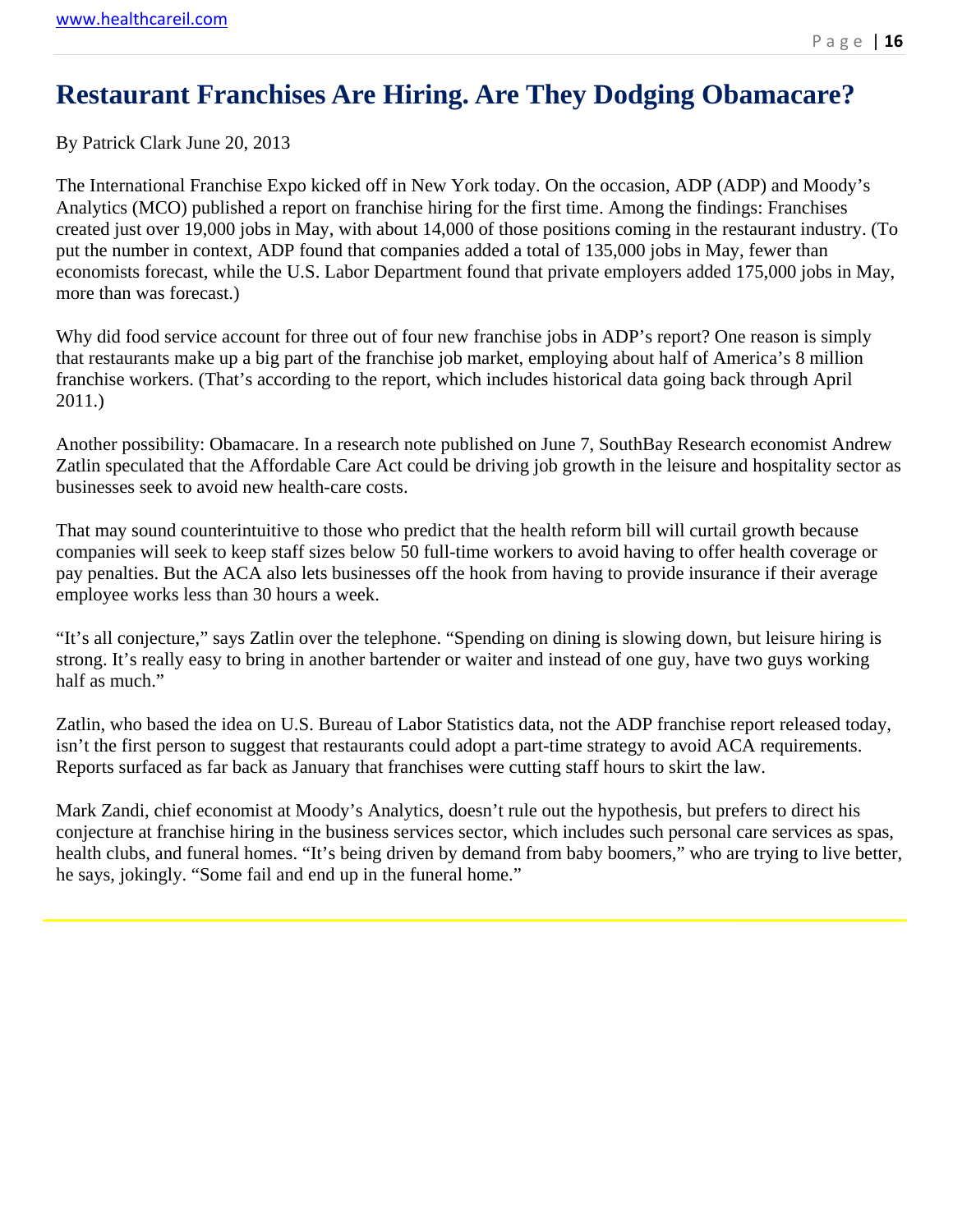# **Blue Cross-Blue Shield Bets Big On Obamacare Exchanges**

**By Jay Hancock | Kaiser Health News, Published: June 21**

At a closed White House meeting in April, President Barack Obama told corporate insurance bosses "we're all in this together" on implementing his signature health law. But some insurance companies seem to be more in than others.

At least five Blue Cross and Blue Shield executives sat at the table of about a dozen CEOs with the president, according to those knowledgeable about the session, first reported by the New York Times. Just as significant is who wasn't there: chiefs of the country's biggest and third-biggest health insurers, UnitedHealth Group and Aetna.

Those two and most other non-Blue insurers "seem to be proceeding cautiously" in the online marketplaces expected to cover to millions, said David Windley, who follows the industry for Jefferies & Co., an investment firm. "They are evaluating markets state by state and in some cases region by region within the state to assess the viability of all the different pieces."

Not the Blues. They're expected to offer health-exchange plans nearly everywhere, ensuring at least a minimum choice for individuals seeking subsidized coverage when the marketplaces open Oct. 1. It also makes them an undeclared Obama ally in implementing the health law.

"The Blues will definitely participate," said Ana Gupte, an insurance stock analyst for Dowling & Partners. "If there is an exchange I'm sure there will be the Blues."

The exchanges are online marketplaces that will operate in all 50 states, offering insurance plans for individuals and small businesses. The individual market has long been a high-risk, unstable business that some insurers never sought. The health law – with its mandate that could bring younger, healthier people into the pool and its subsidies – seeks to stabilize the individual market. But if few other insurers follow the Blues into those markets, consumers in those states may not see the same kind of competitive pricing of premiums that states like Oregon have reported.

Still, it's not just that Blues will offer coverage in places other carriers may avoid. In states where Republican governors oppose the health law, Blues may be the single biggest factor in educating consumers and recruiting them into Obamacare.

In Louisiana, where Gov. Bobby Jindal has flatly said "we are not implementing the exchange," the local Blues plan has organized community nonprofits, churches, chambers of commerce and food banks to get out the word on what will be a federally run marketplace there.

BlueCross BlueShield of Louisiana "is the driving force" behind the Louisiana Healthcare Education Coalition, launched in March, said NebeyouAbebe, who works on consumer engagement at the Louisiana Public Health Institute. "I can't think of any other entity in Louisiana that's developing a massive campaign to educate people."

Founded by hospitals and doctors before World War II, the Blues are a loose federation of nonprofit and forprofit plans with a history of selling coverage directly to individuals and families.

The Concerns Of Insurers

The Affordable Care Act requires exchange plans to cover anybody, no matter how sick, at regulated prices and often with large government subsidies.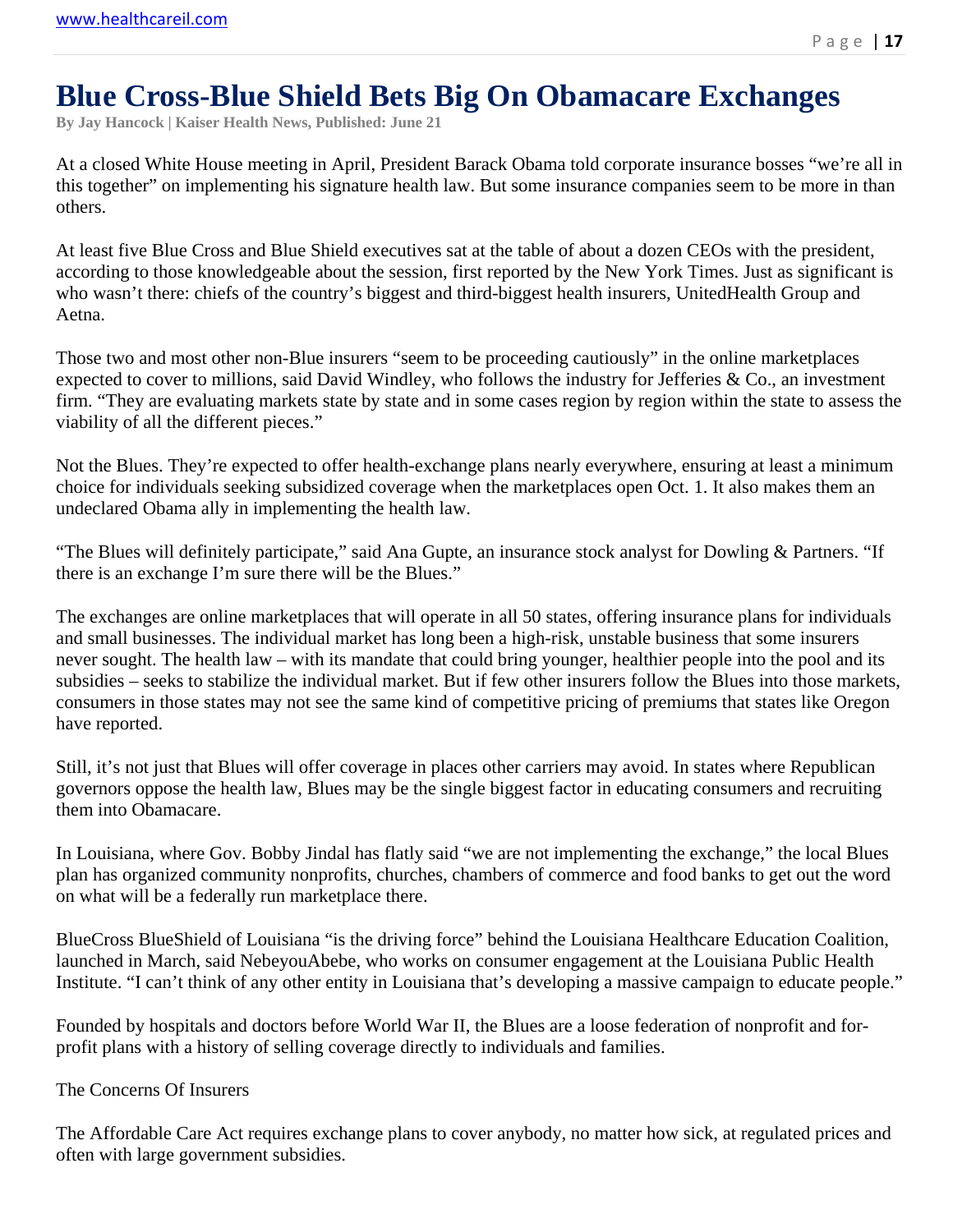Despite the prospect of millions of new customers and measures to cushion insurers with disproportionately high claims in the early years, carriers worry that the sick will be first to sign up while the healthy stay away. Fears grew after claims came in far higher than expected for temporary "high risk pools" that had been established by the law to cover the chronically ill until the full law took effect in 2014. The shortfall prompted the plans to close enrollment early.

"Insurance companies, very suddenly in my estimation, are getting very conservative and hesitant about being in the exchanges," said Robert Laszewski, a Virginia-based consultant and former insurance executive. "All along everybody, including the companies, assumed they would be in a lot of exchanges."

Carriers also fear Democrats will blame them if government-run online marketplaces suffer technical failures or run into other problems, Laszewski said.

UnitedHealth Group's recent disclosure that it would offer plans in only a dozen state exchanges marked new disappointment for those hoping the exchanges will generate vigorous competition and new insurance for millions. Previously United had said it would sell on as many as 25 exchanges.

The company will "watch and see" how exchanges work, "approaching them with some degree of caution," UnitedHealth Group CEO Stephen Hemsley told analysts last month.

Aetna plans to offer individual exchange policies in 14 states and may reduce that if some states look unprofitable or unprepared, CEO Mark Bertolini said on a conference call in late April. On June 17 Aetna disclosed it would stop selling individual insurance in California, the most populous state.

For its part, Cigna will focus on making exchange plans work well in five states rather than spreading efforts more thinly, said Ray Smithberger, who's in charge of the company's individual business.

"What you see in the general market is just a hesitancy" over whether states will be technologically ready, he said in an interview. "With condensed time frames, it's important that we provide the right connectivity to ensure we're providing the best experience for the customer."

Although not every state has announced online marketplace participants, the Blues characterize their approach very differently. "We expect Blue Cross Blue Shield plans will have a strong, reliable presence in the new exchanges," said Alissa Fox, a senior vice president at the Blue Cross and Blue Shield Association. "We've been in this market for more than 80 years and we've been providing coverage in every zip code to everybody. We imagine we will continue to do that."

Five Blues executives attended the meeting with Obama on April 12 to coordinate exchange implementation: Scott Serota, CEO of the Blue Cross and Blue Shield Association; Florida Blue CEO Patrick Geraghty; Chet Burrell, CEO of CareFirst BlueCross BlueShield, with plans in Maryland and D.C.; Patricia Hemingway Hall, CEO of Health Care Service Corp., with Blues plans in four states; and WellPoint CEO Joseph Swedish. WellPoint is the No. 2 health insurer and operates Blues plans in 14 states.

The White House declined to release the full list of attendees. Nor does it comment "on the role of one company or provider" in implementing the health act, a spokeswoman said.

Protecting Their Business

Blues aren't the only alternative to national commercial insurers. In many states there are regional nonprofits such as Group Health Cooperative in the Northwest or Presbyterian Health Plan in New Mexico. But for health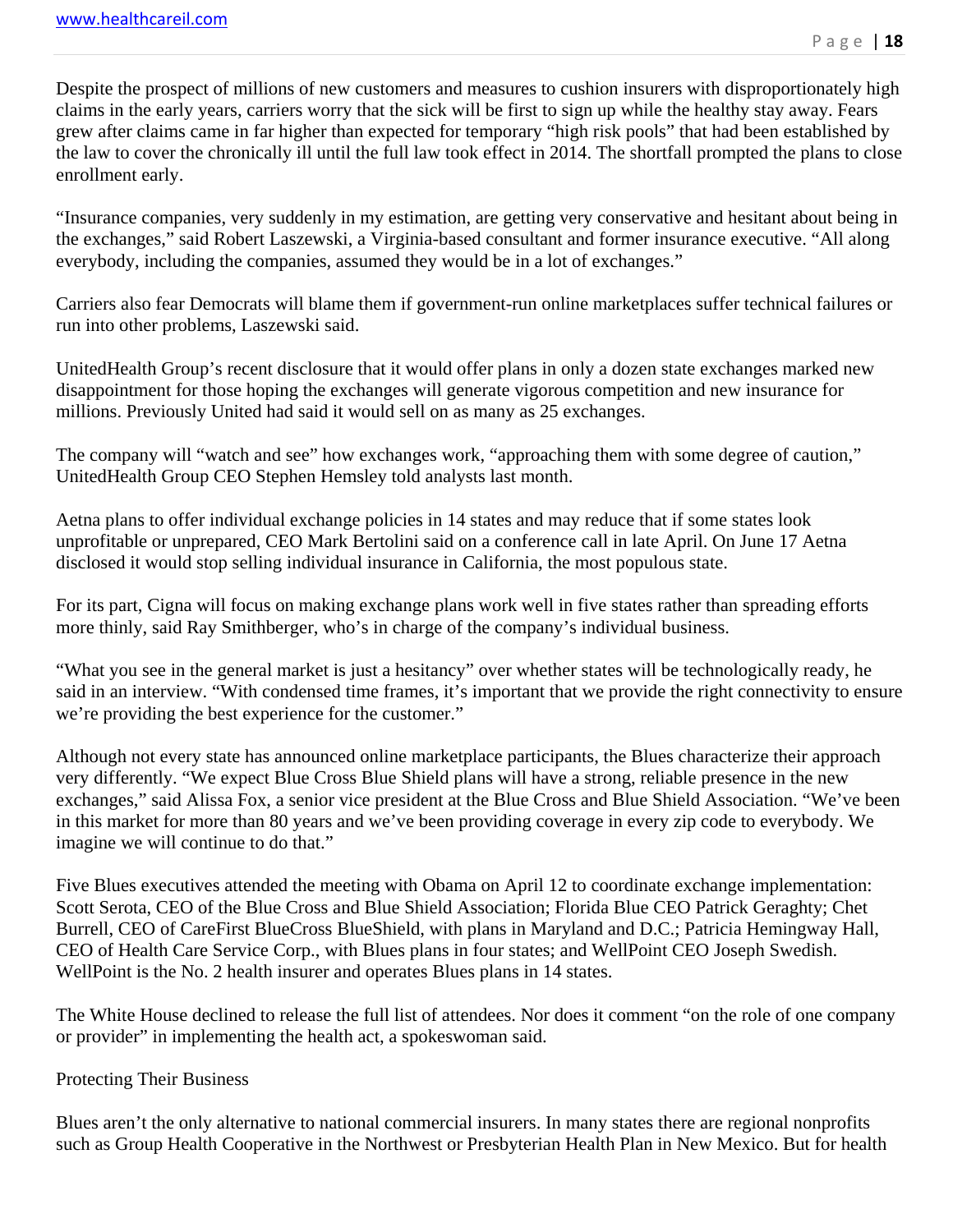coverage sold directly to consumers -- the kind that will be offered on the exchanges — Blues have the most members in a large majority of states.

Protecting that business is why Blues have little choice but to offer plans in the online marketplaces, analysts said. If they abstain, they risk losing those members. Once in the game, they need to recruit as many customers as possible to avoid signing a disproportionate share of the sick.

Florida Blue, which owns about half the market in that state for individual insurance, intends to use its 11 recently opened retail centers to get out the word and will rent temporary storefronts in key neighborhoods, said Jon Urbanek, senior vice president of commercial markets for the company. Florida Blue will double the size of its call center to 200 employees as October approaches, he said.

"In campaign terms, it's a get-out-the-vote type of approach," said Michelle Riddell, vice president of community investment for BlueCross BlueShield of Texas.

Like the Louisiana Blues, the Texas Blues are educating and recruiting exchange customers with little cooperation from the state. Texas and Louisiana are among 33 states leaving exchange implementation to the federal government amid questions about whether it has the resources to educate a broadly ignorant public.

The Texas insurer's Be Covered Texas team includes Habitat for Humanity, diabetes groups, churches, social services nonprofits, the NAACP and community clinics — all putting out the Obamacare word in the state with the highest percentage of uninsured people in the country.

The campaign includes a Web site, a texting campaign and community events planned through the rest of the year. A Blues official recently spoke to the Houston congregation of Windsor Village United Methodist Church, which has more than 16,000 members. Food bank grocery bags bear printed information about health insurance. Barber shops are seen as health information hubs.

Be Covered Texas doesn't mention Blue Cross, presenting itself as a grass-roots program. Health Care Services Corp., the parent of the Texas Blues, hasn't disclosed how much it is spending on the Texas effort and similar outreach by its Blues plans in New Mexico, Illinois and Oklahoma, a spokesman said.

"I view this as a three-year project," said Bert Marshall, president of BlueCross BlueShield of Texas. "I think the education piece is going to last well beyond this enrollment and well beyond the next."

With his company holding more than half of the Texas individual insurance market, Marshall believes an early and extended campaign is a good investment. His competitors seem to have a different view.

"The Blue Cross plans… are going to be in the exchanges because it's part of their DNA," said Laszewski. "But the rest of the marketplace, if you go look at their block of individual business, it's small, and it's probably losing money."

Kaiser Health News is an editorially independent program of the Henry J. Kaiser Family Foundation, a nonprofit, nonpartisan health policy research and communications organization not affiliated with Kaiser Permanente.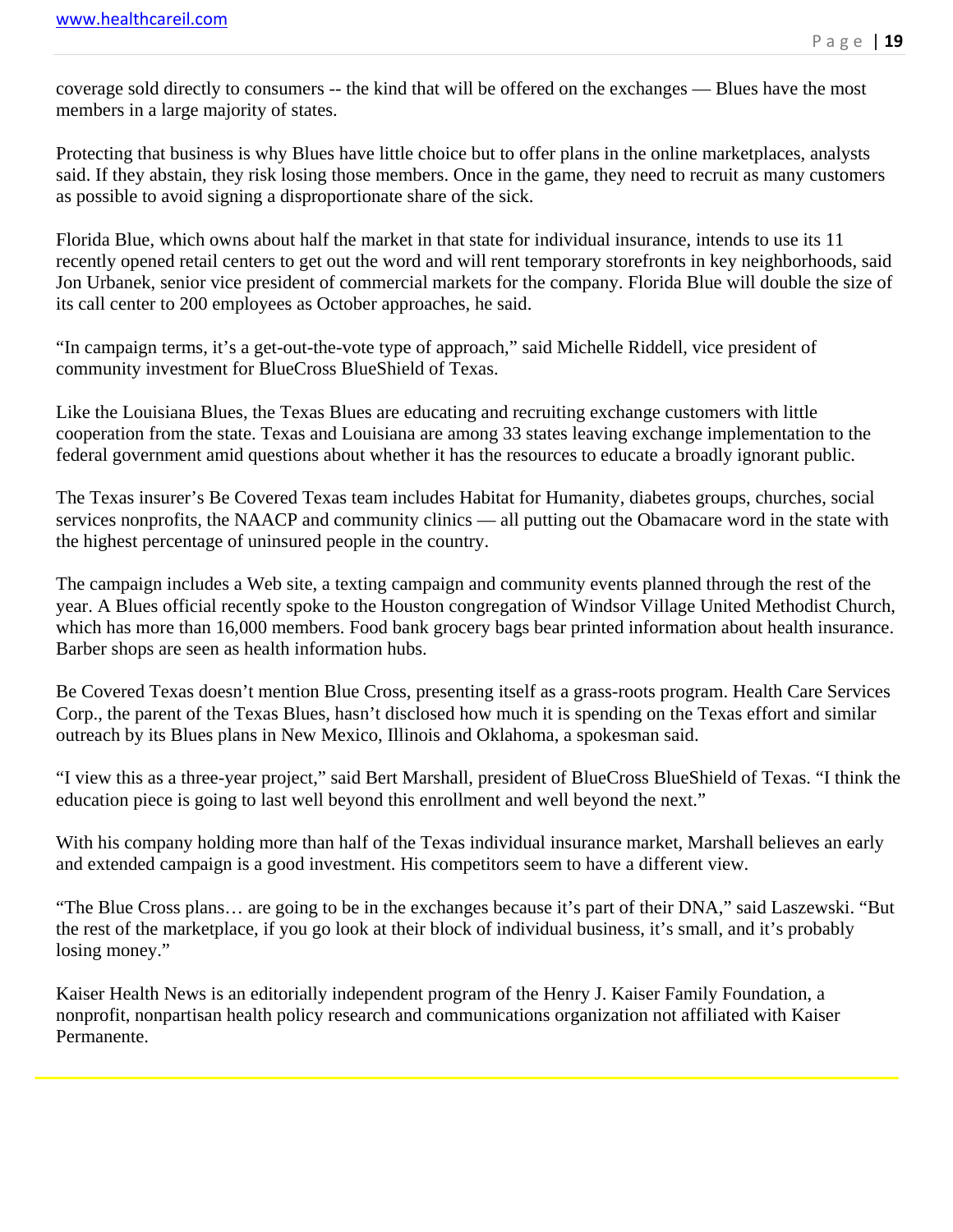# **Health insurance education blitz begins**

**By Kelly Kennedy, @KellySKennedy, USA TODAY** 

WASHINGTON — A week after a Government Accountability Office report said new health insurance exchanges may not be ready to launch in October, the government today began a 100-day public education blitz by unveiling an updated website, call center and publicity campaign.

The campaign is designed to educate those who do not have insurance about how the marketplaces will work and how to obtain health insurance. Most Americans who do not have insurance now will need to purchase insurance to avoid paying a fine. The health exchanges, or marketplaces, are meant to provide less expensive insurance options that are easy to understand.

Consumers will go to either a state or federal website, compare and contrast plans from several insurers based on benefits and costs, and purchase insurance. Those making less than 400% of the federal poverty level of \$23,550 for a family of four will receive financial help with the insurance, which will automatically be applied when they sign up online.

"We're ready," Marilyn Tavenner, director of the Centers for Medicare and Medicaid Services (CMS), told USA TODAY last week. "In our minds, with the launch on Monday, it really moves us to the next step." Last week, the Government Accountability Office released a report saying the federal government has missed deadlines for the exchanges and is behind schedule on making sure consumers can get their federal subsidies, making sure health insurance plans are eligible to be sold through the marketplaces and hiring people to help consumers enroll in the exchanges.

Over the past several months, the administration has repeatedly asked for more funds to set up and promote the Affordable Care Act, and, each time, Congress has refused the requests. Health and Human Services Secretary Kathleen Sebelius then went to industry officials and asked for help. Members of Congress objected to her asking the people who stood to benefit -- or to lose money, should the exchanges fail -- saying that those asked don't have any choice but to give.

Starting today, visitors to healthcare.gov will be asked questions about their age, sex, disability status and income. How they answer could provide them with detailed information, such as:

•Whether a participant is eligible for help paying for insurance.

•What would be covered if a woman becomes pregnant.

•What plans are available with benefits that fit a person's needs.

•Whether insurance would come through a federal or state exchange.

The site also contains features that allow visitors to sign up for Internet updates or instant chats with a callcenter operator to answer questions.

"There are lots of visual cues," said Julie Bataille, director of CMS's office of communications.

The data can be shared through social media, e-mail or by printing it out so people can sit down and study it. During open enrollment Oct. 1 to March 31, they'll be able to choose and sign up for insurance plans online. The website for Spanish-speaking Americans is cuidadodesalud.gov.

The call center number is 800-318-2596.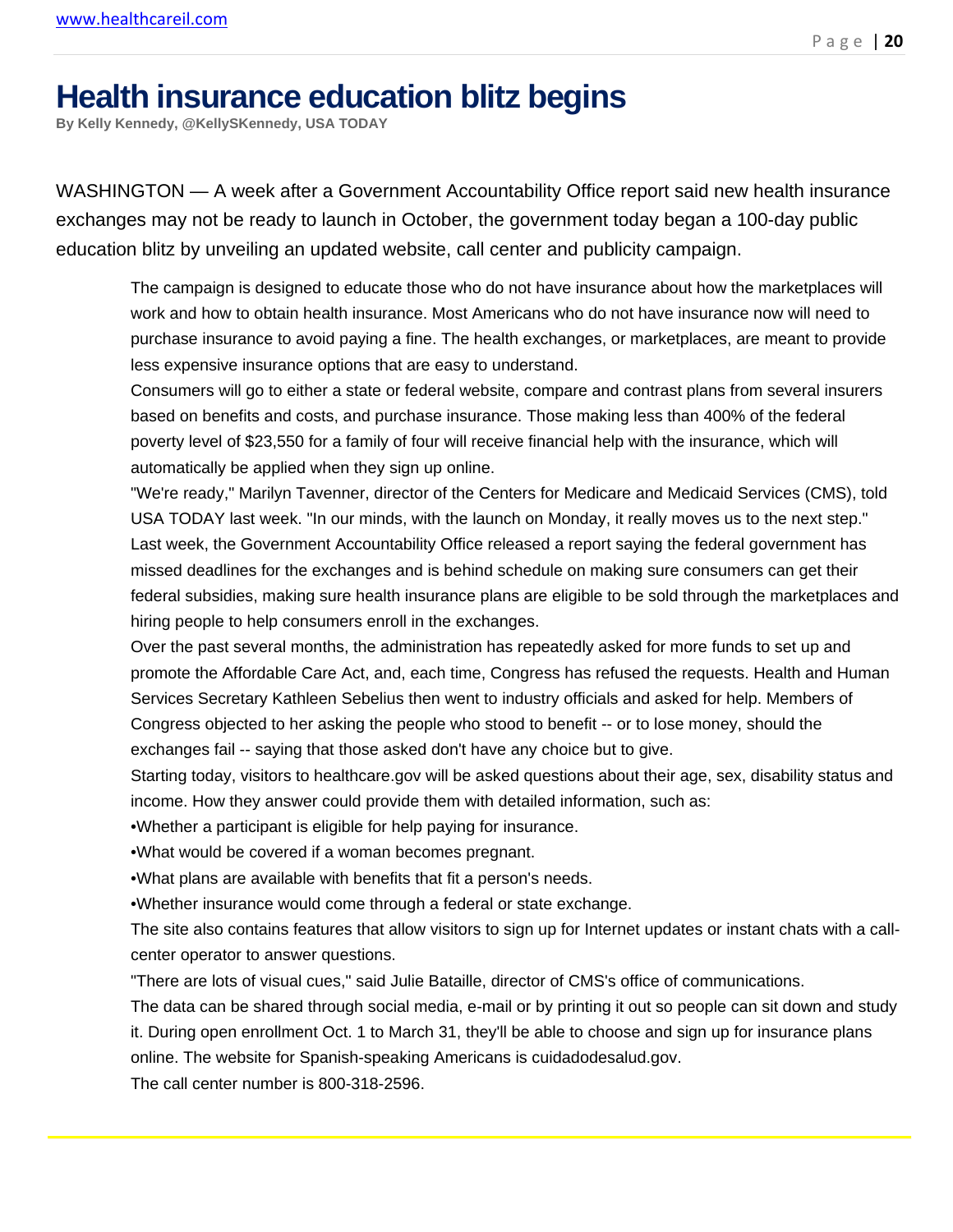# **How To Jumpstart A New Career In As Little As Two Years**



### **Ready to give your career a little push? One of these two-year degrees might be all you need to move forward.**

#### By Diana Bocco

You're well aware that to jump-start your career, you'll likely need to spend some time in school. But if the thought of spending the next four or more years in the classroom sounds unappealing, perhaps you should turn your attention to a program that you could complete in as little as two years.

In fact, more and more people are jumpstarting their careers by pursuing two-year degrees, says Alan Corey, a career consultant and the author of the book "The Subversive Job Search." The reason is that many students are choosing shorter degrees to avoid the debt that often accompanies recent college graduates with four-year degrees, according to Corey. Plus, shorter degrees allow you to jump into a career much quicker, Corey says.

Ready to learn how you might get started? One of these seven degrees could give you the skills you need to go after a new career in as little as two years.

### **Degree #1: Associate's in Diagnostic Medical Sonography**



If you want to pursue a health career with a world of employment opportunities, an associate's in diagnostic medical sonography might be what you're looking for. The best part is this health degree could be completed in as little as two years.

**What You'll Learn:** Diagnostic medical sonography students will learn about using ultrasound equipment and creating images that doctors use when making a diagnosis, says the College Board, a nonprofit research organization that promotes higher education. This program might include classes in human anatomy, microbiology, abdominal sonography, and ultrasound physics, the College Board says.

**Why It's A Good Choice:** According to Shannon Ydoyaga, interim director of the Health Careers Resource Center for the Dallas County Community College District, sonography is becoming a highly sought-after degree. Why is that? Ydoyaga says that "there's a high demand right now for hands-on medical work to assist in the treatment of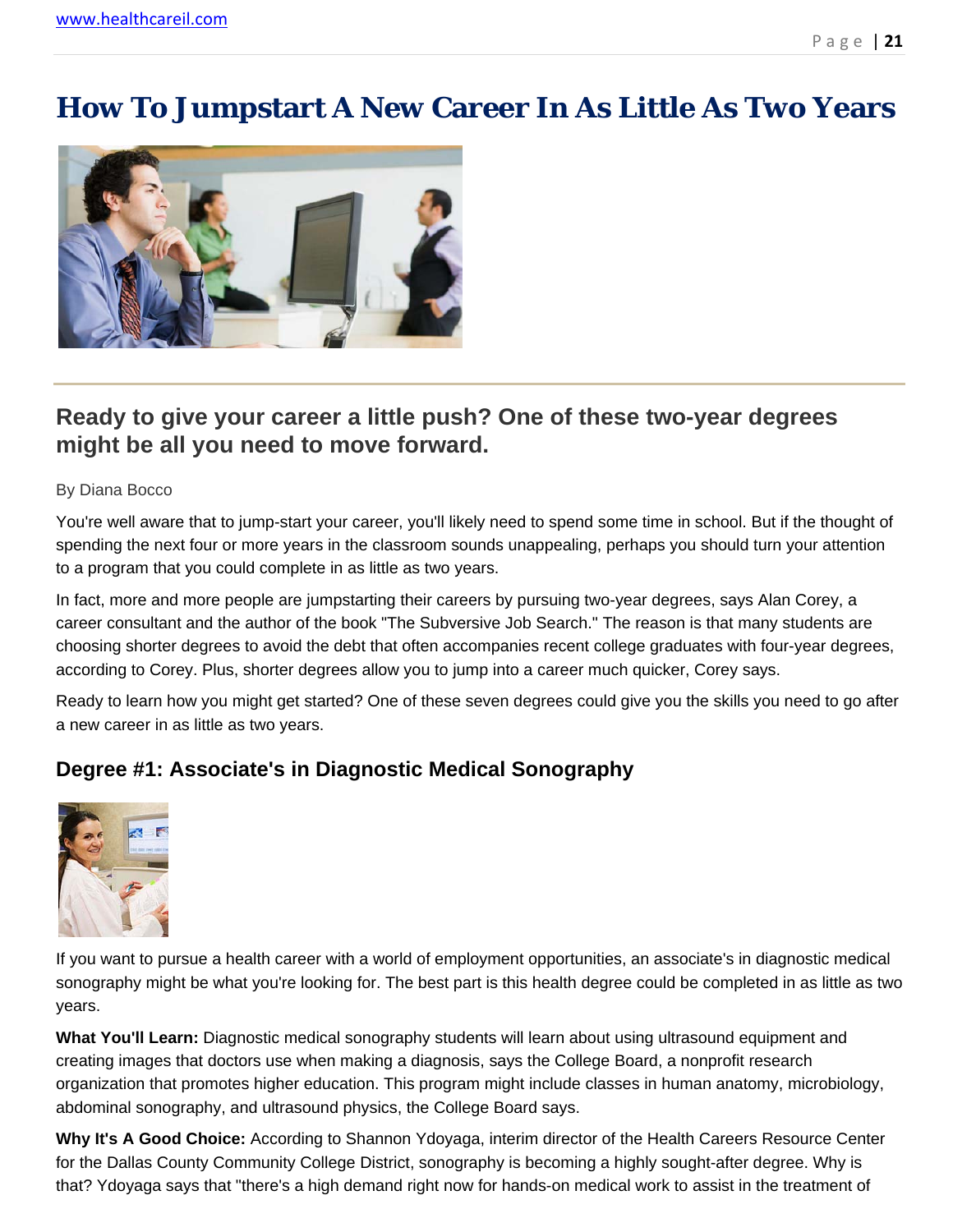patients and work in a number of job settings, including hospitals, clinics, doctors' offices, and even geriatric healthcare services." As a result, the demand for sonography graduates has never been higher, Ydogaya adds.

**Career Options:** According to Ydogaya, graduates from a sonography program can work in a number of fields, from gynecology to obstetrics to vascular sonography or neuro-sonography.

### **Degree #2: Associate's in Computer Science**



If you thought the only way to get started in the computer field is with a four-year degree, think again. An associate's degree in computer science can be a smart, quick choice to get your foot in the door.

**What You'll Learn:** In a computer science program, students might acquire experience debugging programs and writing code, says the U. S. Department of Labor. They will also get the skills needed to learn computer languages.

**Why It's A Good Choice:** Corey believes a two-year computer science degree might even be more competitive in the workplace than degrees that may take longer to obtain, like a bachelor's.

Why? An associate's degree in computer science will not only cover technology basics, but most likely will also present the hot new programming languages and technological advancements and methodologies at the moment, Corey says. "In a two-year program it's easier to change course material quickly to cover the most recent in-demand skills needed to enter the labor market," he explains.

**Career Options:** Graduates of a computer science program can work as technical support specialists, programmers, and more, according to Corey. "Acquiring an associate's degree in computer science will give you just enough balance of the basics to be able to get up to speed in pretty much any work environment," Corey says.

### **Degree #3: Master's in Business Administration**



Have you always been interested in business management and have prior real-world business experience to bring to the table? If so, an MBA, or master's in business administration, can be just what you need to take your career to the next level. Plus, an MBA can take as little as two years to earn.

**What You'll Learn:** In an MBA program, you'll take courses in economics and accounting, decision sciences, finance, marketing, and organizational behavior, says the Princeton Review, an organization that offers test preparation services.

**Why It's A Good Choice:** "People with an MBA have a far less chance of becoming part of the unemployment statistic," says Lee Weiss, director of pre-business and graduate programs at Kaplan Test Prep. That's because more and more employers are now seeking MBA graduates, says Weiss. In fact, a large percentage of businessrelated jobs today could not be secured without an MBA or graduate management education degree, Weiss adds.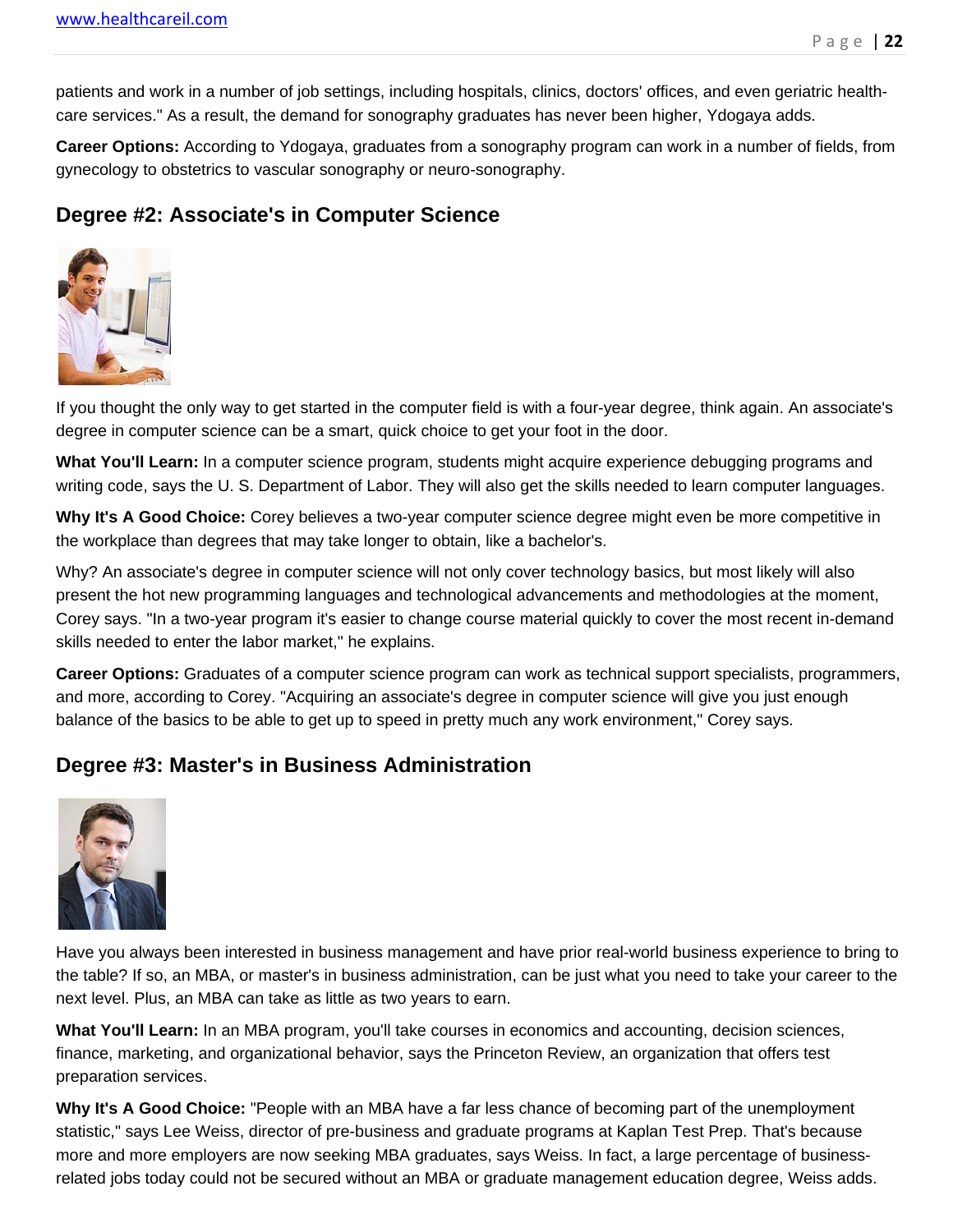**Career Options:** Graduates from an MBA program can find employment in human resources management, business management offices, operations management, and even real estate management, according to Weiss.

### **Degree #4: Associate's in Paralegal Studies**



If you're interested in working in the legal field and want a way to get started as quickly as possible, going to law school to work as an attorney is probably out of the question. However, an associate's in paralegal studies could get you ready to work in the field in as little as two years.

**What You'll Learn:** Students enrolled in an associate's in paralegal studies might take classes in legal research and writing, civil procedure, criminal law and procedure, ethics, and litigation, according to College Board.

**Why It's A Good Choice:** While law can be an engaging and rewarding career, many people may be unable to commit to the seven years of higher education necessary to become an attorney, according to John Ammerman, paralegal studies program coordinator at Suffolk County Community College. A paralegal degree can be a great alternative career to get your foot in the field of law, Ammerman says.

**Career Options:**Ammerman adds that a paralegal degree is a great option if you want a career with many employment opportunities. "Upon graduating with an associate's degree in paralegal studies, your options are many and varied," Ammerman says. Not only will you be able to work alongside lawyers, but Ammerman says paralegals have great employment opportunities in corporate legal departments, insurance companies, estate and trust departments of large banks, and title insurance companies.

### **Degree #5: Master's in Human Resources**



If you're interested in a career in HR with a chance for advancement, a two-year master's degree in human resources management might be just what you need.

**What You'll Learn:** In a human resources management program, you'll take courses on labor economics, business law, leadership, communication and negotiation, and more, says the Princeton Review. You'll also learn how to design effective management structures, compensation schemes, and training programs.

**Why It's A Good Choice:** Master's degrees in human resources have become especially popular in the past few years because they broaden the career potential for graduates, according to Tatum Soo Kim, who serves as the director of academic services for the division of programs in business at New York University's School of Continuing and Professional Studies. In the past, Kim says human resource professionals were seen as only recruiters or trainers, while the labor market now looks at graduates from a master's in human resources program as people who understand both HR and business management.